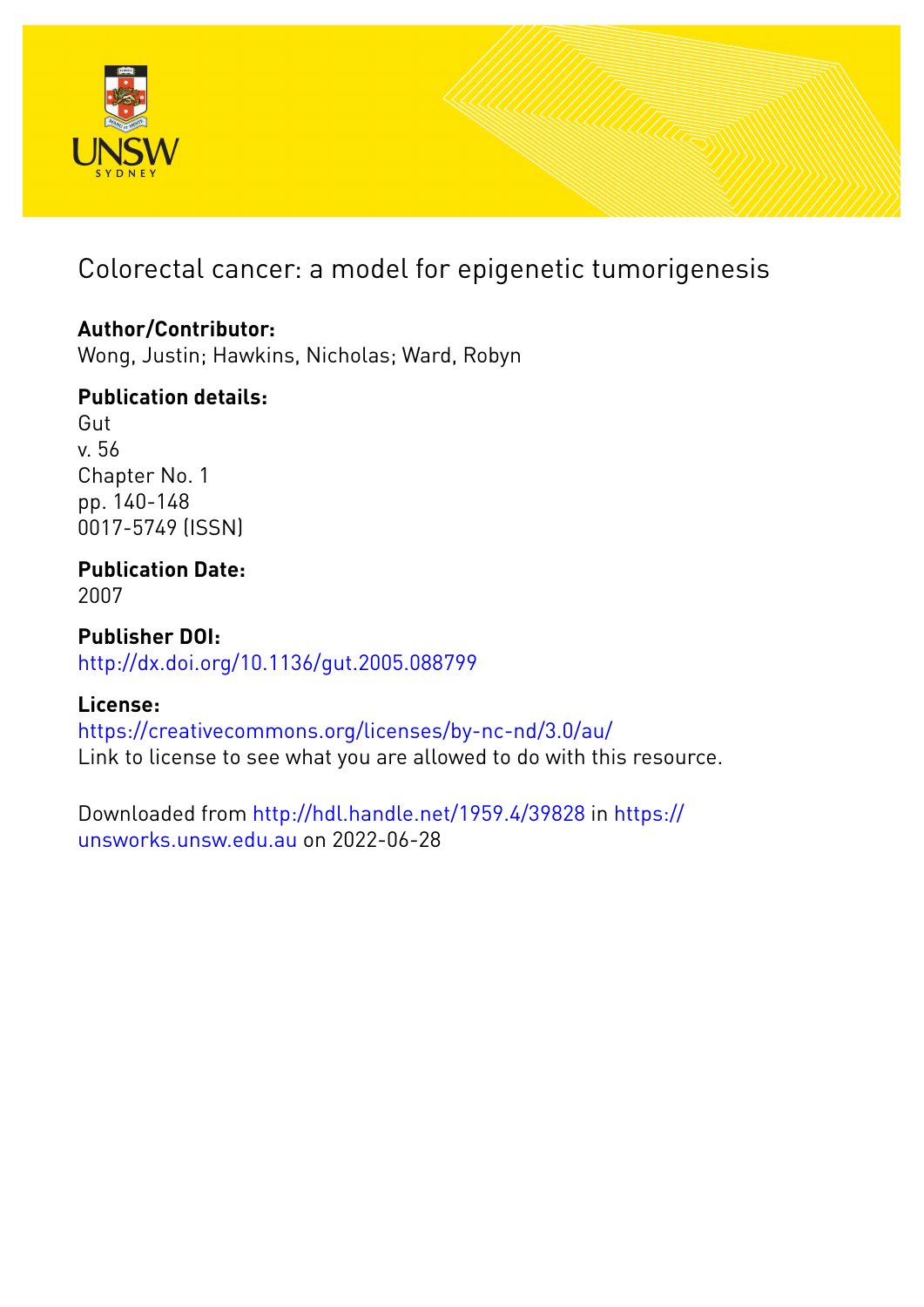## **COLORECTAL CANCER – A MODEL FOR EPIGENETIC TUMORIGENESIS**

**Short Title:** Epigenetics and colorectal cancer

### **Authors:**

**Justin Jong Leong WONG**  School of Medical Sciences, University of NSW, Sydney, Australia.

#### **Nicholas John HAWKINS**

School of Medical Sciences, University of NSW, Sydney, Australia.

#### **Robyn Lynne WARD**

St. Vincent's Clinical School, University of NSW, Sydney, Australia Department of Medical Oncology, St Vincent's Hospital, Sydney, Australia.

#### **Key Words**

Colorectal cancer, Epigenetics, DNA methylation, Histone modification

#### **Word Count**  4400

#### **Abbreviations:**

5-AZA, 5- azacytidine; CIMP, CpG island methylator phenotype; DMR, differential methylated region; DNMT, d*e novo* methyltransferase; H3-K9, lysine 9 residue of histone H3; HAT, histone acetyl transferase; HDAC, histone deacetylase; HNPCC, hereditary nonpolyposis colorectal cancer; LOI, loss of imprinting; lys, lysine; MBD, methyl-CpG binding protein; MSI, microsatellite instability.

#### **Corresponding author:**

Professor Robyn Ward, Department of Medical Oncology, St. Vincent's Hospital, Victoria St., Darlinghurst, NSW, 2010, Australia. Phone: +61283823377; Fax: +61283823386. Email: robyn@unsw.edu.au

The Corresponding Author has the right to grant on behalf of all authors and does grant on behalf of all authors, an exclusive licence (or non exclusive for government employees) on a worldwide basis to the BMJ Publishing Group Ltd and its Licensees to permit this article (if accepted) to be published in Gut editions and any other BMJPGL products to exploit all subsidiary rights, as set out in our licence (http://GUT.bmjjournals.com/ifora/licence.pdf.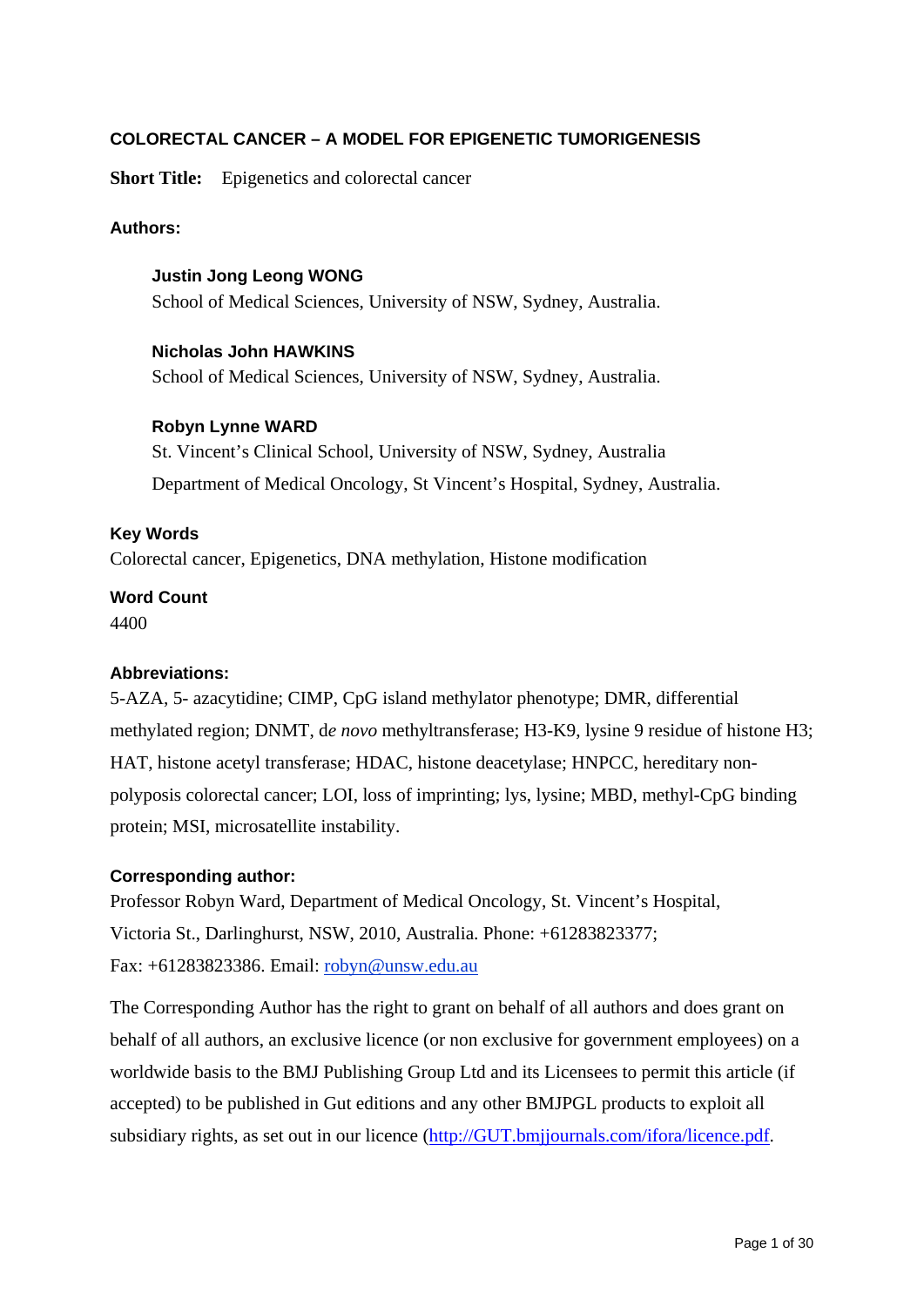## **ABSTRACT**

Recent advances in basic and clinical science have driven epigenetics to the forefront of cancer research. Together with genetic changes, the disruption of epigenetic mechanisms is now established as a hallmark of human cancer. Colorectal cancer, long a classical model for the genetic basis of cancer, is now providing researchers with the opportunity to view epigenetic events in the context of human neoplasia. Knowledge of the heritable changes in gene expression that result from epigenetic events is of increasing relevance to clinical practice, particularly in terms of diagnostic and prognostic molecular markers, as well as novel therapeutic targets.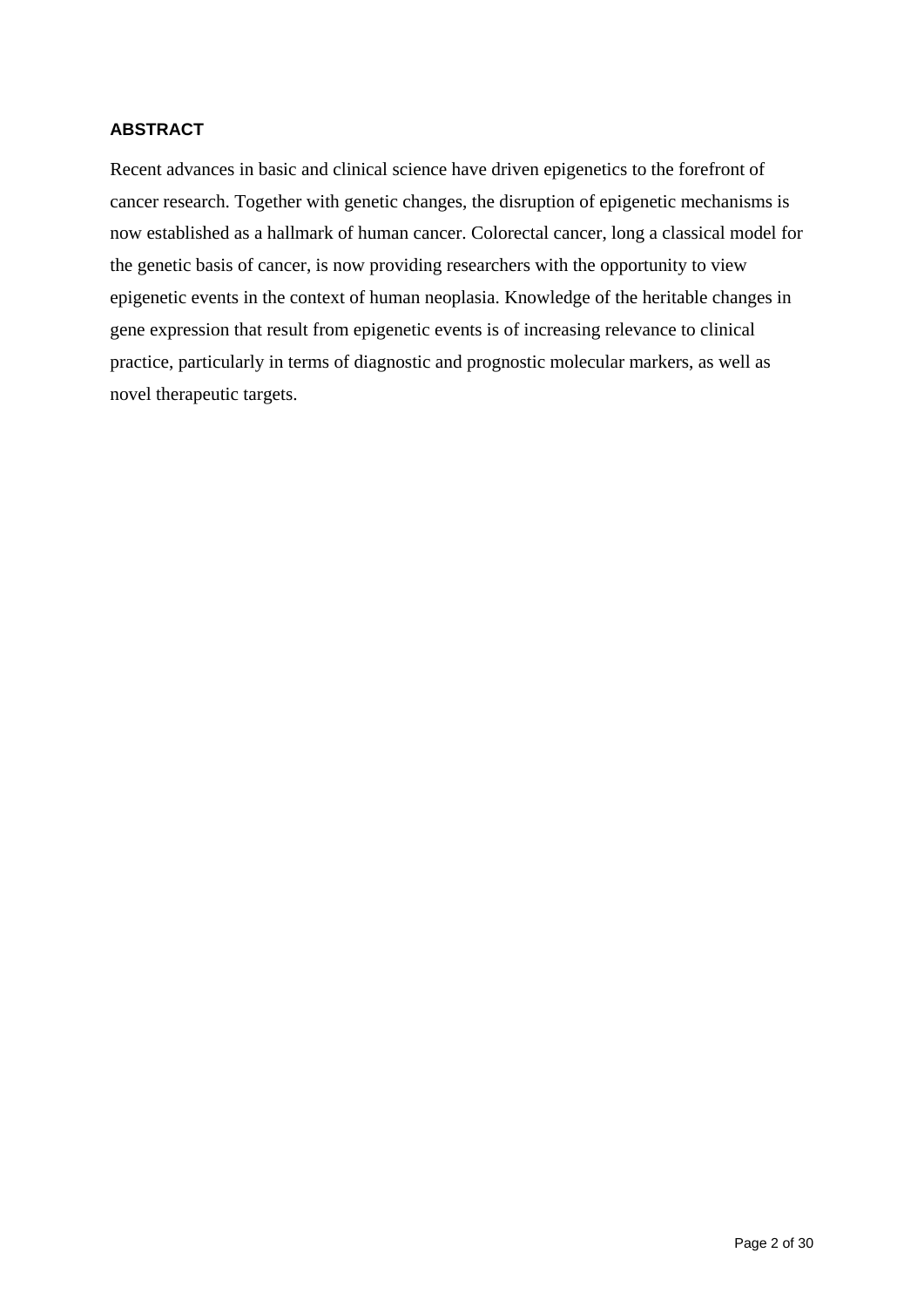#### **INTRODUCTION**

Colorectal cancer, for many years a prototypic model for the genetic basis of cancer, is now increasingly cited as an exemplar of the role of epigenetic alterations in tumorigenesis. In part, this is because colorectal neoplasia provides a wide range of accessible lesions, from aberrant crypt foci to carcinoma. But colorectal neoplasia serves also as a poster child for epigenetic change because of the likely role that DNA methylation plays in the initiation and progression of this disease. For both of these reasons, it also provides an excellent opportunity to understand how epigenetics and genetics collude to produce malignancy.

This review will provide a broad overview of common epigenetic processes as they occur in the normal cell as well as in the cancer cell, and will highlight recent findings in the epigenetics of colorectal neoplasia. It will briefly discuss the clinical implications of epigenetic changes, in terms of both the identification of disease predisposition, and the therapeutic opportunities that a better understanding of these changes may provide. The term epigenetics, while variously defined (1), will be used in this review to describe those heritable changes in gene function that do not entail a change in DNA sequence (2). By way of context, the key historical milestones in the field of cancer epigenetics are shown in Table 1.

| <b>Decade</b> | <b>Genetics (3)</b>                                       | <b>Epigenetics (4)</b>                                                                                                                                     | <b>Clinical</b>                                   |
|---------------|-----------------------------------------------------------|------------------------------------------------------------------------------------------------------------------------------------------------------------|---------------------------------------------------|
| 1940          | Proposed existence of<br>cancer stem cells                | CH Waddington coins the terms<br>epigenetics and epigenome                                                                                                 | Dukes' staging 1932                               |
| 1950          | Two hit hypothesis                                        |                                                                                                                                                            | No touch technique for<br>colon surgery           |
| 1960          | Chromosomal<br>translocations                             | Description of X chromosome<br>inactivation                                                                                                                | Flexible sigmoidoscopy<br>and colonoscopy         |
| 1970          | First human oncogene<br><b>Tumour suppressor</b><br>genes | 5-methylcytosine as mechanism of<br>gene control in mammals                                                                                                | Therapeutic<br>polypectomy                        |
| 1980          | Oncogene cooperation                                      | Global hypomethylation of cancer cells<br>Hypermethylation of RB<br>Chromatin modification linked to DNA<br>methylation                                    | Total mesorectal<br>excision for rectal<br>cancer |
| 1990          | Genetic basis for<br>cancer predisposition                | Invention of bisulphite technique<br>First imprinted genes identified<br>DNA methylation involved in genomic<br>imprinting<br>Loss of imprinting in cancer | Adjuvant chemotherapy<br>introduced               |
| 2000          | Cancer gene<br>expression profiling                       | Human drug trials target the epigenetic<br>modifications in DNA                                                                                            | Biological and targeted<br>therapies              |

**Table 1.** Milestones in cancer genetics and epigenetics, in relation to the clinical management of colorectal cancer.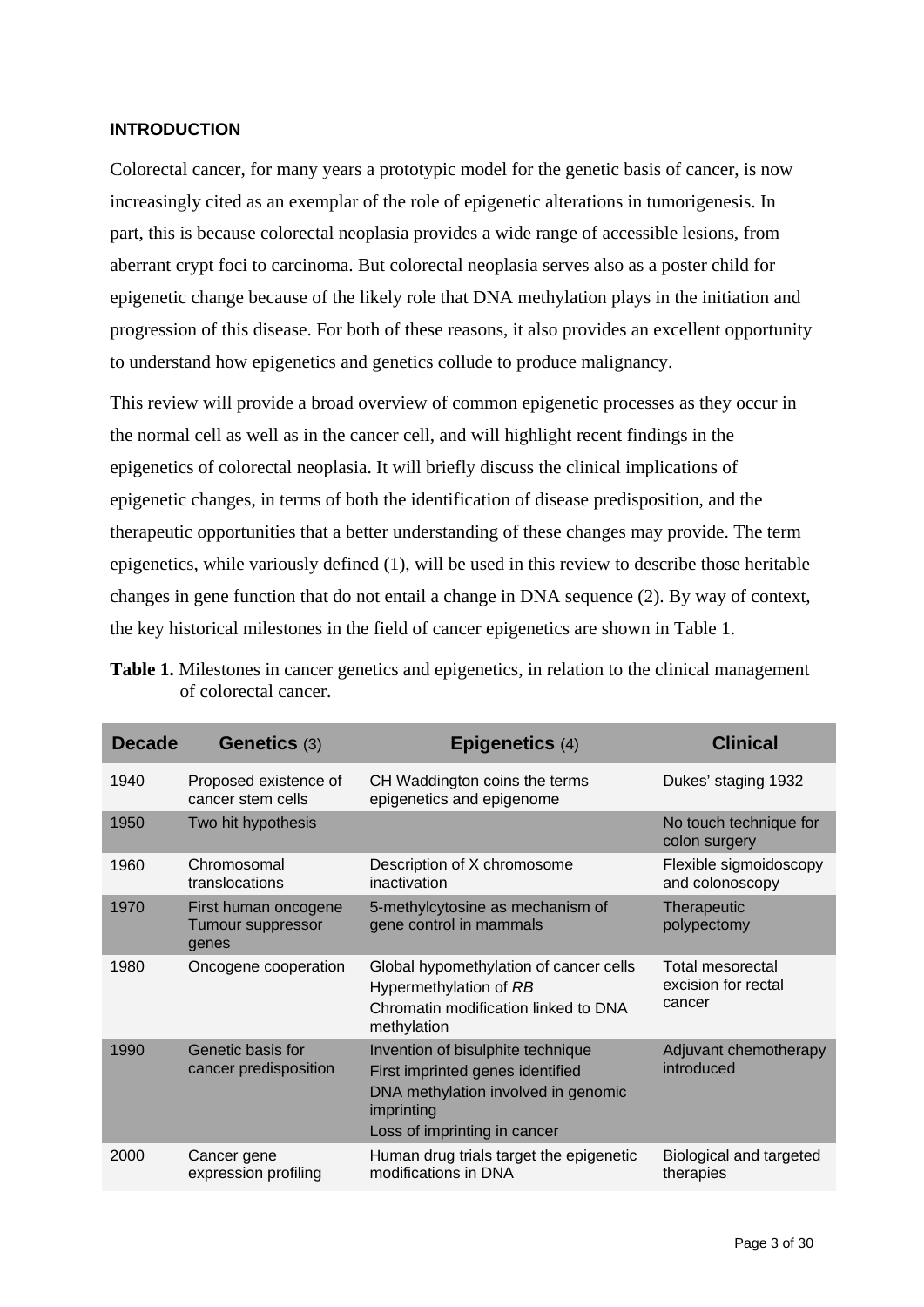#### **EPIGENETIC EVENTS IN NORMAL HUMAN CELLS**

While the nucleotide sequence of the human genome has long been recognised as the blueprint from which all macromolecular structures are derived, it has also been apparent that there are other factors within the material of the cell nucleus that can also determine gene expression, and hence the structure and function of the cells and tissues that they form. Because these factors are heritable, in that they can be passed from cell to cell, they have been referred to as the "epigenetic code". Ingeniously, this code marks the DNA sequence in ways which do not involve modification of the DNA sequence itself. The repertoire of epigenetic marks includes modifications to histone proteins, methylation of DNA and the phenomenon of RNA interference as described in plants (5) and fungi (6), and possibly in mammalian cells (7) (Figure 1). While the genetic code provides the blueprint for all cellular elements, the epigenetic code controls elaboration of that blueprint, including the particular suites of "luxury" proteins that set apart one differentiated cell from the next (8). In effect, this means that individuals have a single genome but many "epigenomes".

#### **Histone modifications and the histone code**

Much of the epigenetic code is carried through chemical modifications of individual amino acids on the tails of proteins called histones. The basic unit of human chromatin, the nucleosome, consists of a 146 base pair loop of DNA wrapped over an octamer of core histones (H2A/H2B dimers and H3/H4 tetramer). Covalent modifications of histone proteins can change densely compacted, inactive heterochromatin to the open and active configuration of euchromatin, and *vice versa* (Figure 2). These modifications, which include acetylation, methylation, phosphorylation, and ubiquitinylation, are reversible events that occur at the Nand C-terminal domains of all core histones. Each of these modifications can be subjected to further variations that can alter function. For instance, methylation of arginine can involve the addition of 1, 2 or 3 methyl groups each conferring subtly different functional consequences. The histone modifications are made possible by a number of families of enzymes, including histone acetyltransferases (HATs), histone deacetylases (HDACs) and histone methyltransferases. The balanced activity of these enzymes and related proteins is pivotal to normal cellular function, and alteration in their function is known to cause diverse and often profound disorders (9).

Generally, the active chromatin structure corresponding to increased transcriptional activity is associated with increased histone acetylation (Figure 2). HATs such as P300 and CBP are known to catalyze acetylation of lysine (lys) residues on H3 and H4 (10). Acting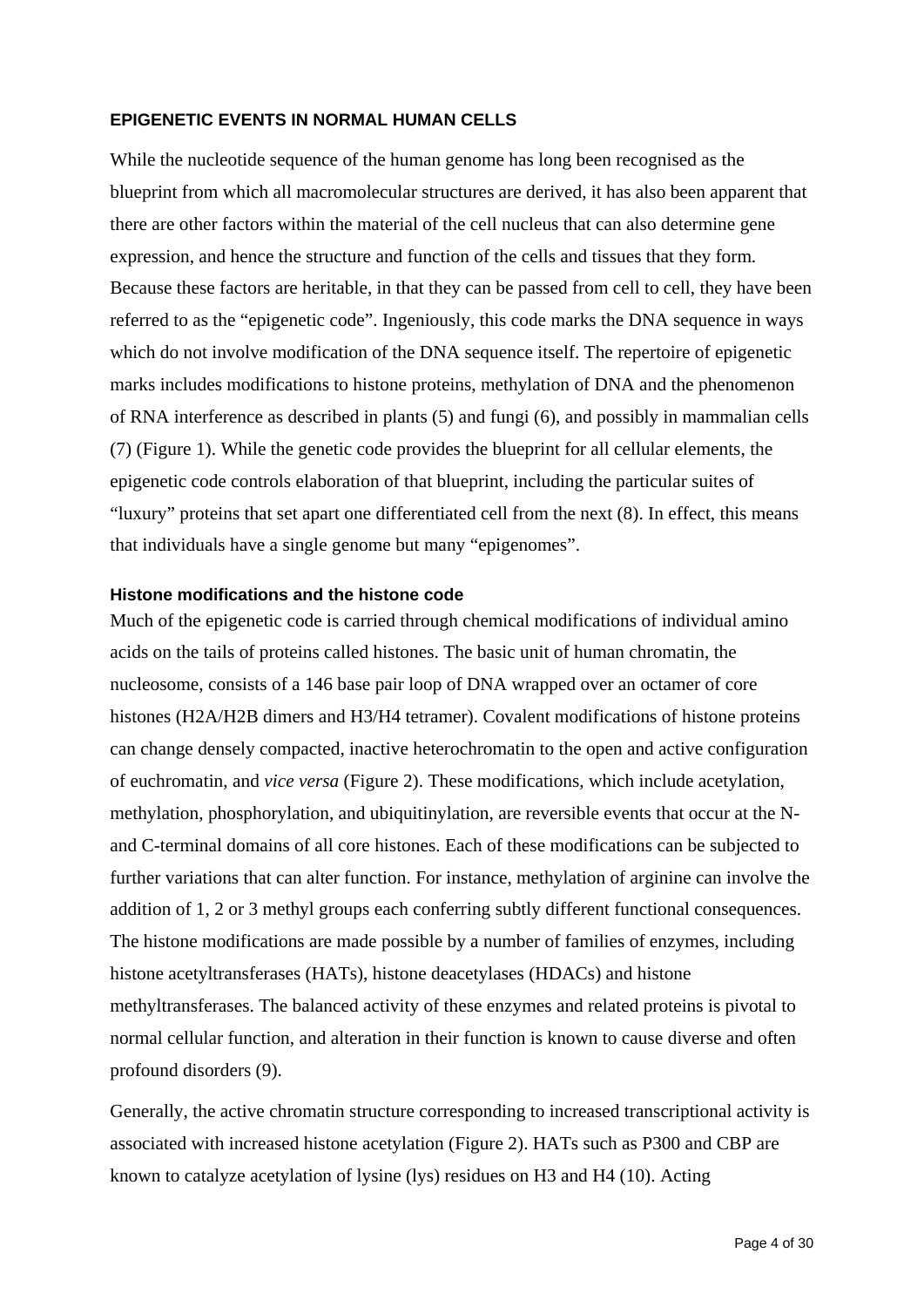antagonistically to HATs, HDACs produce transcriptional repression by a complicated mechanism that involves interaction with DNMTs (11, 12) and MBDs (13, 14). Likewise, methylation and phosphorylation of histones are also involved in regulation of the activation state of chromatin (9). Methylation at lys 4 and lys 14 as well as phosphorylation of serine 10 on H3 have all been linked to gene activation, whereas methylation of lys 9 on H3 has been associated with gene silencing (15). Taken together, it is this pattern of histone modifications that is said to constitute the 'histone code', and that complements the primary DNA sequence in defining transcription states (16, 17).

#### **DNA Methylation**

Among all mechanisms of epigenetic modification, enzymatic modification of cytosine bases in DNA to form 5-methylcytosine is perhaps the most widely studied and the best understood (Figure 3). In the mammalian genome, methylation of cytosine residues occurs most commonly at the 5'-CG-3' dinucleotides (also termed CpG dinucleotides) and occasionally at 5'-CA-3' or 5'-CT-3' residues(18). The resultant base, 5-methylcytosine, is relatively unstable, and prone to spontaneous deamination to form thymine (Figure 3), and in this way DNA methylation can be seen as an endogenous mutagen. Over 70% of all CpG dinucleotides in the human genome are heavily methylated (19), and the remainder are typically seen in CpG rich regions of 200 bp or more that span the promoters and sometimes the first exons of genes. These regions, known as CpG islands (20), are found in association with about 60% of all human genes. It is thus apparent that the configuration of CpG methylation in the genome produces a recognisable pattern of non-methylated CpG islands scattered on a background of DNA that is methylated at low density (Figure 4). These genomic patterns of CpG methylation are reprogrammed in the early embryo, but maintained with considerable fidelity thereafter, and are of great functional relevance in normal cells. Patterns of methylation cooperate in the regulation of the differential expression of genes, such as the silencing of genes on the inactive X chromosome, and the production of age-related and tissue-specific gene expression (21).

Genomic imprinting is a variant of the process of DNA methylation that allows monoallelic gene expression in a parent-of-origin specific manner. Over 80 imprinted loci have now been described, and they are typically characterised by tissue and stage-specific patterns of expression (22). This is clearly a key epigenetic process, and one which has been extensively reviewed elsewhere (21, 23).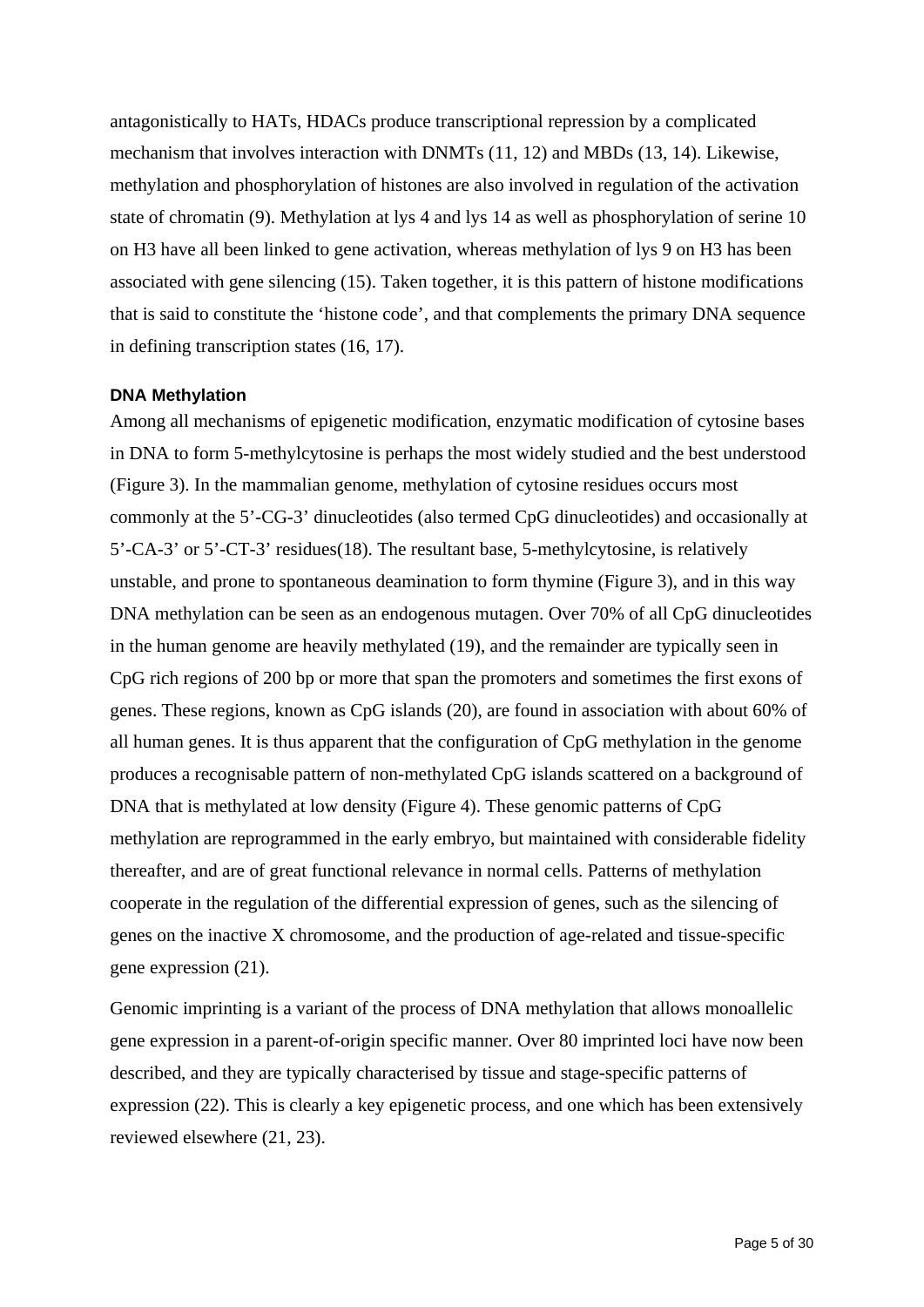Patterns of genomic methylation are of vital important in both health and disease, and an understanding of the mechanism by which methylation leads to transcriptional silencing is developing rapidly (24). However, there is relatively less known about the factors that determine the positioning and *de novo* development of these epigenetic marks within the genome. There has been considerable interest in the role of transposable elements in inducing methylation events, but there is limited data to support this contention in higher organisms (25). Others have suggested that *de novo* development of DNA methylation is the result of loss of transcription from the gene itself (26).

#### **EPIGENETIC EVENTS AND MECHANISMS IN COLORECTAL CARCINOGENESIS**

Given the powerful role of epigenetic changes in altering gene expression, as well as their close relationship to development, it is not surprising that cancer cells show a significant alteration in the configuration of epigenetic marks on their genome (8, 27, 28). Historically, much work has focused on the changes in DNA methylation patterns seen in cancer, both in terms of global hypomethylation and focal hypermethylation at CpG islands. More recently, work has begun to elucidate the changes to chromatin structure seen in this disease. Both of these will be reviewed briefly.

#### **DNA hypomethylation**

In the late 1970s, a number of workers showed that the genome of tumour cells showed a progressive and global decrease in the number of cytosine bases that had been methylated to form 5-methylcytosine (28-31). This phenomenon, usually referred to as DNA hypomethylation, is a typical finding in all neoplasms, both benign and malignant (4). In the particular case of colorectal neoplasia, global hypomethylation has been found in lesions across the neoplastic spectrum, from adenomatous polyps to carcinomas (32), as well as in hyperplastic polyps (33).

Hypomethylation has been linked to a number of mechanisms that could drive neoplastic progression. In contrast to normal cells, hypomethylation in tumour cells typically occurs at the repetitive sequences residing in satellite or pericentromeric regions. This pattern of hypomethylation may make chromosomes more susceptible to breakage, and therefore lead directly to genomic instability (34, 35). Hypomethylation can also result in reactivation of previously silenced retrotransposons, leading to the disruption of normal gene structure and function (36, 37). Furthermore, it is possible that the activity of transposable elements governs the methylation state of their neighboring genes through the phenomenon of transcriptional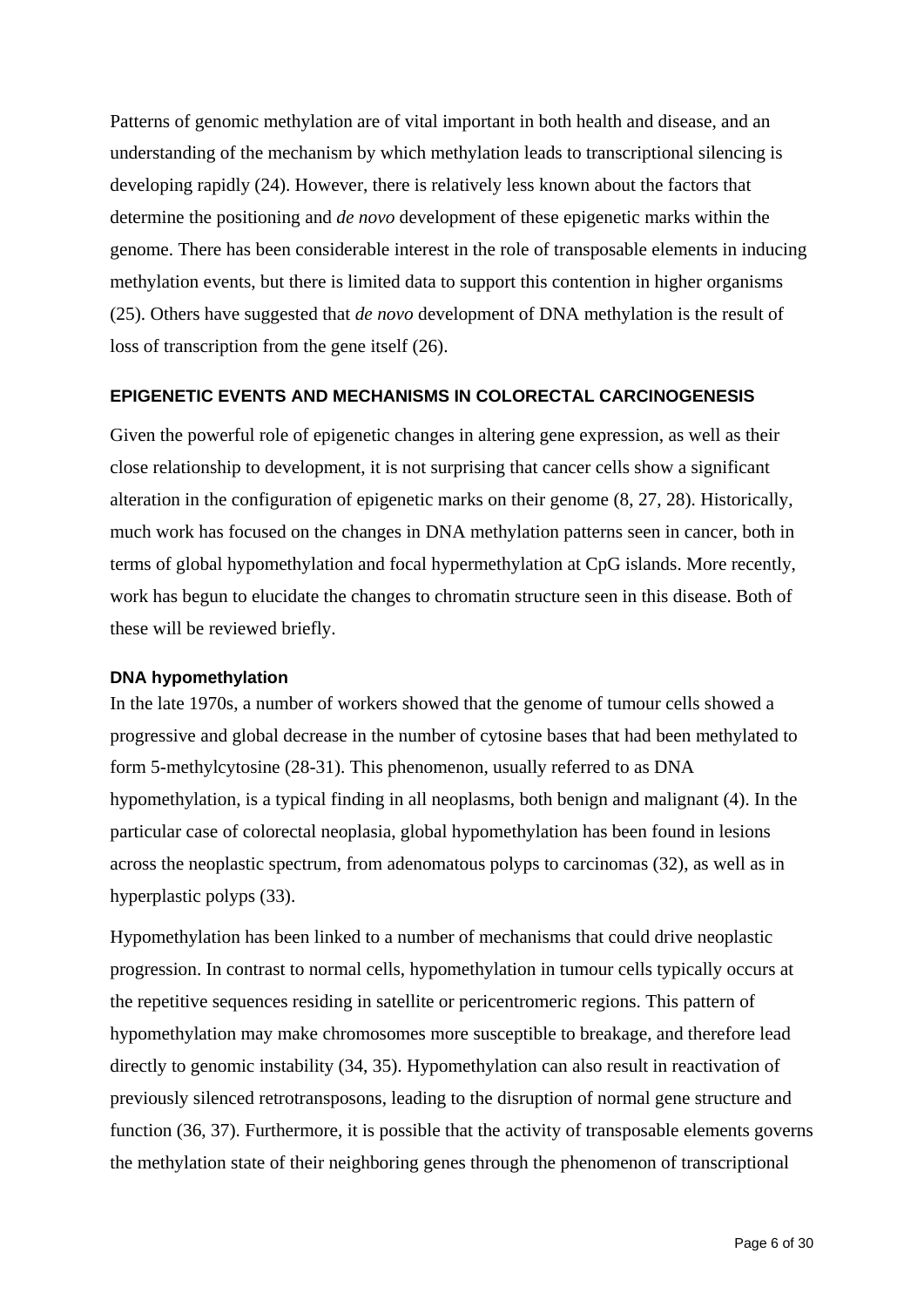interference, which has been observed in maize and wheat (38, 39) but not to date in animals. DNA hypomethylation can also lead to the activation of oncogenes; an event that has been documented with the S100A4 metastasis-associated gene in colorectal carcinoma, as well as *cyclin D2* (40) and *Maspin* (41) genes in gastric carcinoma. Finally, decreased methylation of DNA can lead to loss of imprinting, and this can drive cellular proliferation in cancer. The clearest example of this phenomenon is the loss of imprinting at *IGF2*/*H19* region as a result of hypomethylation at the differentially methylated region (DMR) of *IGF2* (42), an event seen in over 40% of colorectal cancer (43).

#### **Hypermethylation**

In concert with global hypomethylation, focal hypermethylation at CpG islands is also regarded as a critical event in cancer development (44-46) (Figure 4). Not surprisingly, research in this area has focused on tumor suppressor genes, as promoter silencing by hypermethylation provides a mechanism other than sequence mutation for the inactivation of these key genes. Since the demonstration of methylation-induced silencing of the *RB* gene in cancer (47), many more tumour suppressor genes have been identified as targets for this process, including *p16INK4A*, *VHL*, *APC*, *CDH1 (*E-cadherin*)* and *MLH1* (4). Yet silencing of tumour suppressor genes is not the only mechanism by which hypermethylation can favour the development of cancer. Hypermethylation can also lead to loss of imprinting in cancer. In Wilms' tumour, for example, hypermethylation at the *IGF2* DMR causes loss of imprinting of the normally silenced maternal allele of *IGF2* (48, 49). Similar events are seen with the *p73* gene in haematological malignancies (50), and *ARH1* in follicular carcinoma of the thyroid (51)

CpG island methylation is of course a common epigenetic event in colorectal neoplasia, with *MLH1* promoter methylation representing a classical example of this phenomenon. A long list of hypermethylated genes has been associated with colorectal neoplasia, including tumor suppressor, mismatch repair and cell cycle regulatory genes (Table 2). This list is likely to grow as methods for the discovery of methylation targets are improved. Importantly, and as recently summarised by Baylin and Ohm, these genes have been drawn from many the key functional groupings that define the cancer phenotype, including Wnt signaling (*SRFP* genes), mismatch repair (*MLH1*), cell cycle regulation (*CDKN2A*), epithelial differentiation (*GATA4,5*), *p53* mediated damage responses (*HIC1*) and cell-matrix interactions (*TIMP3*) (52).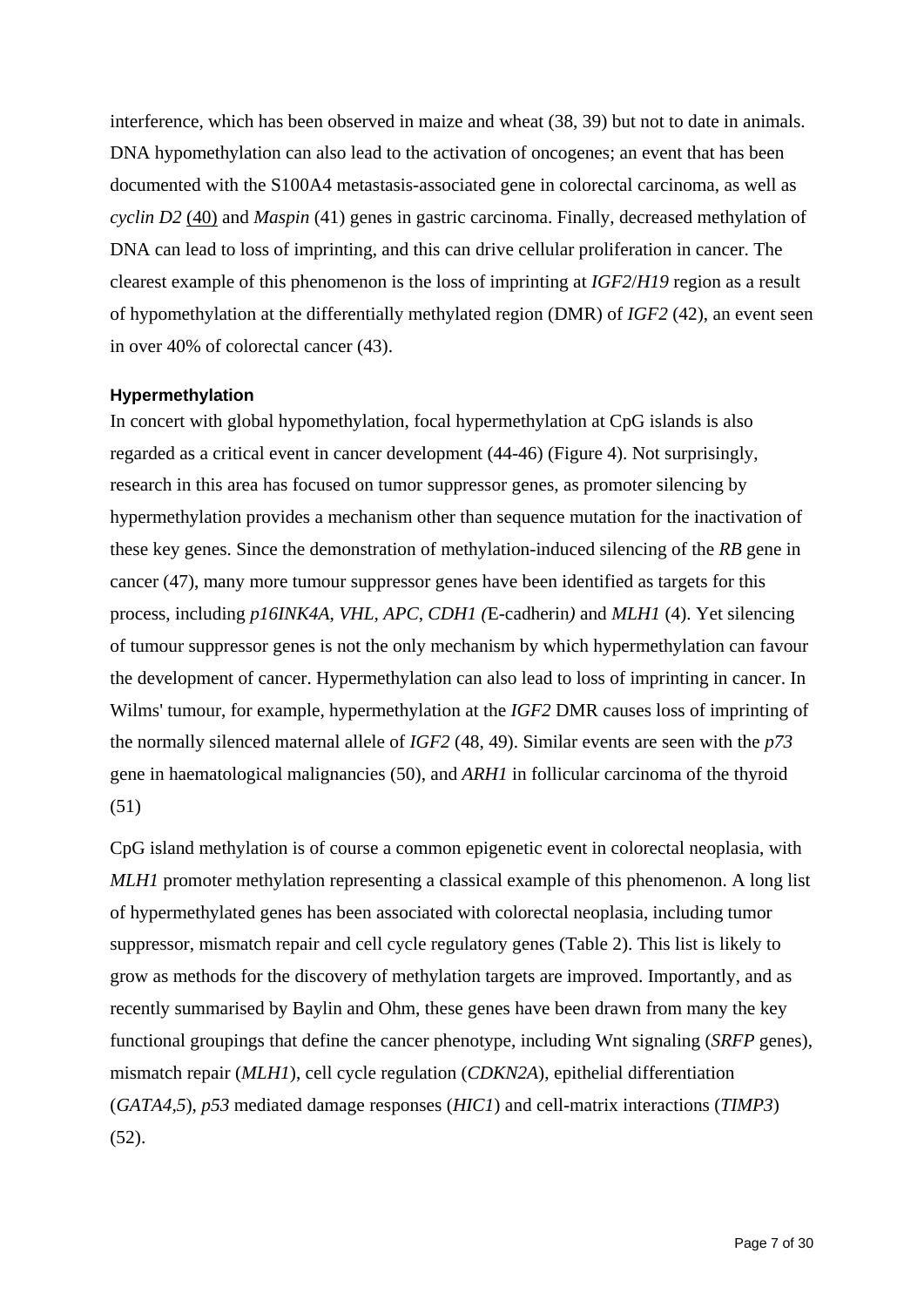| Gene                | <b>Function</b>                                 | Frequency (%) | <b>Reference</b>  |
|---------------------|-------------------------------------------------|---------------|-------------------|
| <b>APC</b>          | Signal transduction, beta-catenin regulation    | 10-50         | $(53-58)$         |
| CDH <sub>13</sub>   | Cell signalling (cell recognition and adhesion) | $30 - 40$     | (59)              |
| CDKN <sub>2</sub> A | Cell cycle regulation                           | 15-30         | (56, 60, 61)      |
| <b>CHFR</b>         | Mitotic stress checkpoint                       | $30 - 40$     | (62, 63)          |
| HIC <sub>1</sub>    | Regulation of DNA damage responses              | $-80$         | (64, 65)          |
| HPP1                | Transmembrane TGF-beta antagonist               | $-80$         | (66)              |
| LKB <sub>1</sub>    | Cell signalling, cell polarity                  | $5 - 10$      | (67)              |
| <b>MGMT</b>         | Repair of DNA guanosine methyl adduct           | $30 - 40$     | $(56, 57, 68-70)$ |
| MLH1                | Mismatch repair                                 | $10 - 20$     | $(57, 71-73)$     |
| $P14^{ARF}$         | Cell cycle regulation                           | 20-30         | (56, 74, 75)      |
| RASSF1A             | DNA repair, cell cycle regulation               | >50           | (56, 76, 77)      |
| SOCS-1              | Cell signaling                                  | $5 - 10$      | (59)              |
| THBS1               | Angiogenesis                                    | $10 - 20$     | (56, 57)          |
| TIMP3               | Matrix remodeling, tissue invasion              | 10-30         | (56, 78)          |

**Table 2.** Some of the genes silenced by promoter methylation in colorectal neoplasia

Interesting recent observations have challenged the dogma that hypermethylation is confined to discrete CpG islands. Frigola *et al*. showed many colorectal cancers exhibited epigenetic silencing of an entire 4 Mb band of chromosome 2. This finding demonstrates that epigenetic silencing can be a regional phenomenon with an impact on the expression of multiple rather than single genes (79).

#### **Dysregulation of histone modification**

In comparison to DNA methylation, current knowledge regarding dysregulation of the histone code in cancer is less advanced. At a simplistic level this involves replacement of histones with variants, or changes in the decorations on the histone tails through chemical modifications of individual amino acids. Certainly, aberrant methylation of tumour suppressor genes is accompanied by two key modifications in the histone code, namely deacetylation and methylation of the lysine (K) 9 residue of histone H3 (H3-K9). These two moieties are mutually exclusive, since they affect the same position. Acetylation of H3-K9 correlates with gene expression, whereas methylation of this residue is associated with gene silencing and acts by recruiting heterochromatin-associated proteins (80). Changes of these types are well documented in colorectal cancer(81-83). More recently, a pattern of changes to the core histone H4, characterised by the loss of both monoacetylation from lys 16 and trimethylation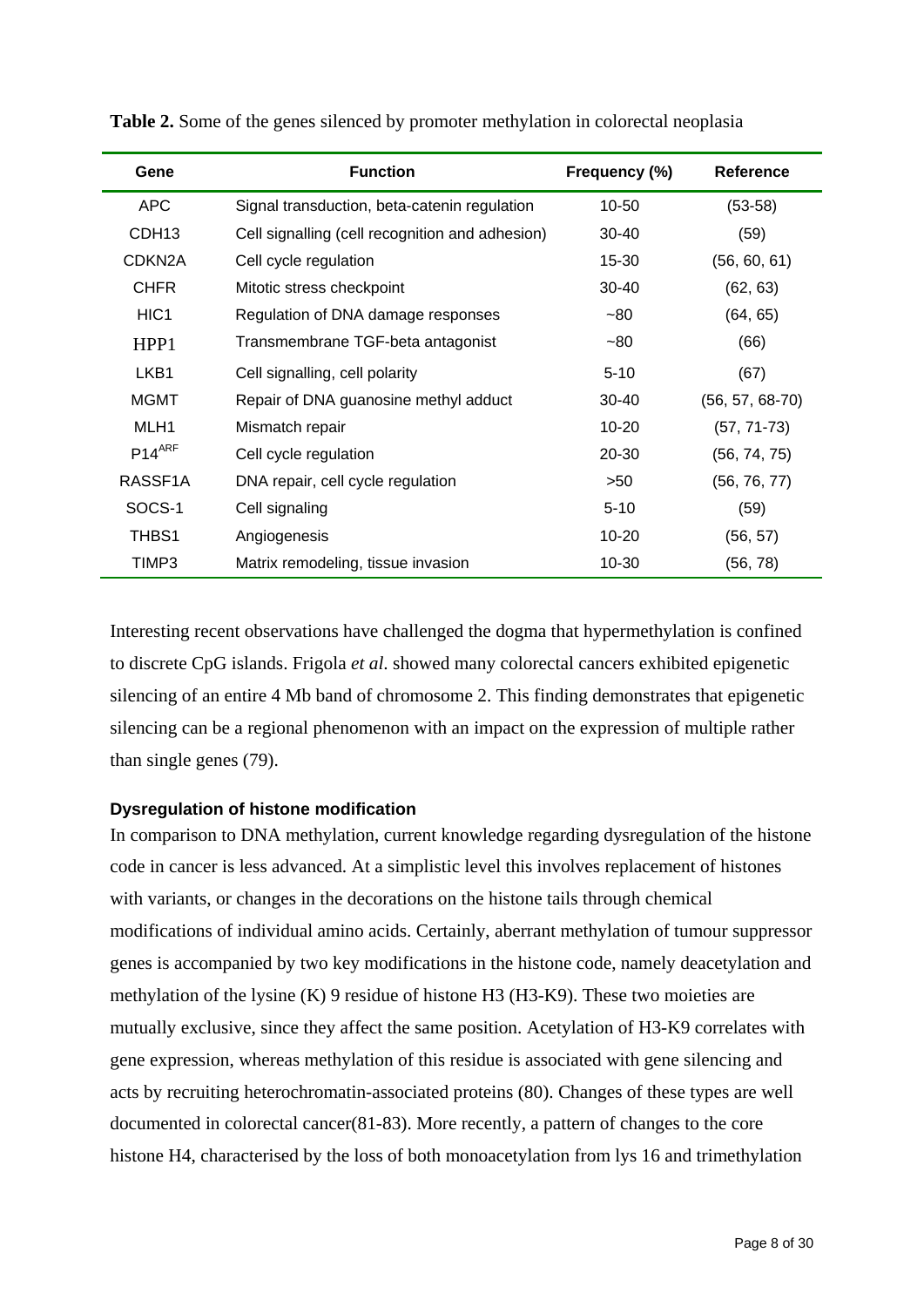from lys 20, has been proposed as universal markers for malignant transformation (84). Other workers have demonstrated overexpression of a putative histone methyltransferase *SMYD3* that methylates H3 lys 4 in colorectal cancer (85). Since methylation of H3 lys 4 has been associated with gene activation (4), this suggests that the increased activity of *SMYD3* can potentially promote transcription of oncogenes, homeobox genes and cell-cycle regulatory genes. These types of changes in histone modification are characteristic of many human tumours (86). Individual histones may be replaced by histone variants such as H3.3 for the canonical H3 histone (87) or the H2A.Z variant for H2A. The latter histone variant plays a crucial role in embryogenesis (88), and also by depositing at the 5' end of genes can retain the boundaries that prevent the spread of heterochromatin into euchromatic regions (89). It is possible that inappropriate inclusion of histone variants disturb the boundaries between euchromatin and heterochromatin. The disturbances in the epigenetic machinery that induce these changes are the focus of much current research (84, 86), as are the consequences of such changes.

## **RELATIONSHIP BETWEEN EPIGENETIC EVENTS, GENETIC CHANGE AND PATHOLOGY IN COLORECTAL NEOPLASIA**

#### **The epigenetics of microsatellite and chromosomal instability**

It is apparent that there is a close interplay between genetic mutations and epigenetic modifications within the neoplastic cell. For example, by silencing one allele of a tumour suppressor gene, methylation can work in concert with sequence mutation of the other allele to fulfill Knudson's two hit hypothesis. Yet while it is possible to consider the epigenetic events seen in colorectal cancer in isolation, it is perhaps more informative to see these changes within the existing framework of established pathways for the development and progression of colorectal neoplasms.

Current paradigms of colorectal cancer progression suggest at least two distinct pathways for progression, the traditional chromosomal instability pathway, and the more recently elucidated microsatellite instability (MSI) pathway (90). These pathways represent divergent patterns, in terms of underlying genetics as well as tumour biology, including precursor lesions and morphology (91) (Figure 5). Epigenetic events are clearly at work in the chromosomal instability pathway, with hypomethylation establishing opportunities for chromosomal instability, and for activation of oncogenes such as c-*myc* (92). However, it is the MSI pathway, characterised by early loss of mismatch repair activity within the tumour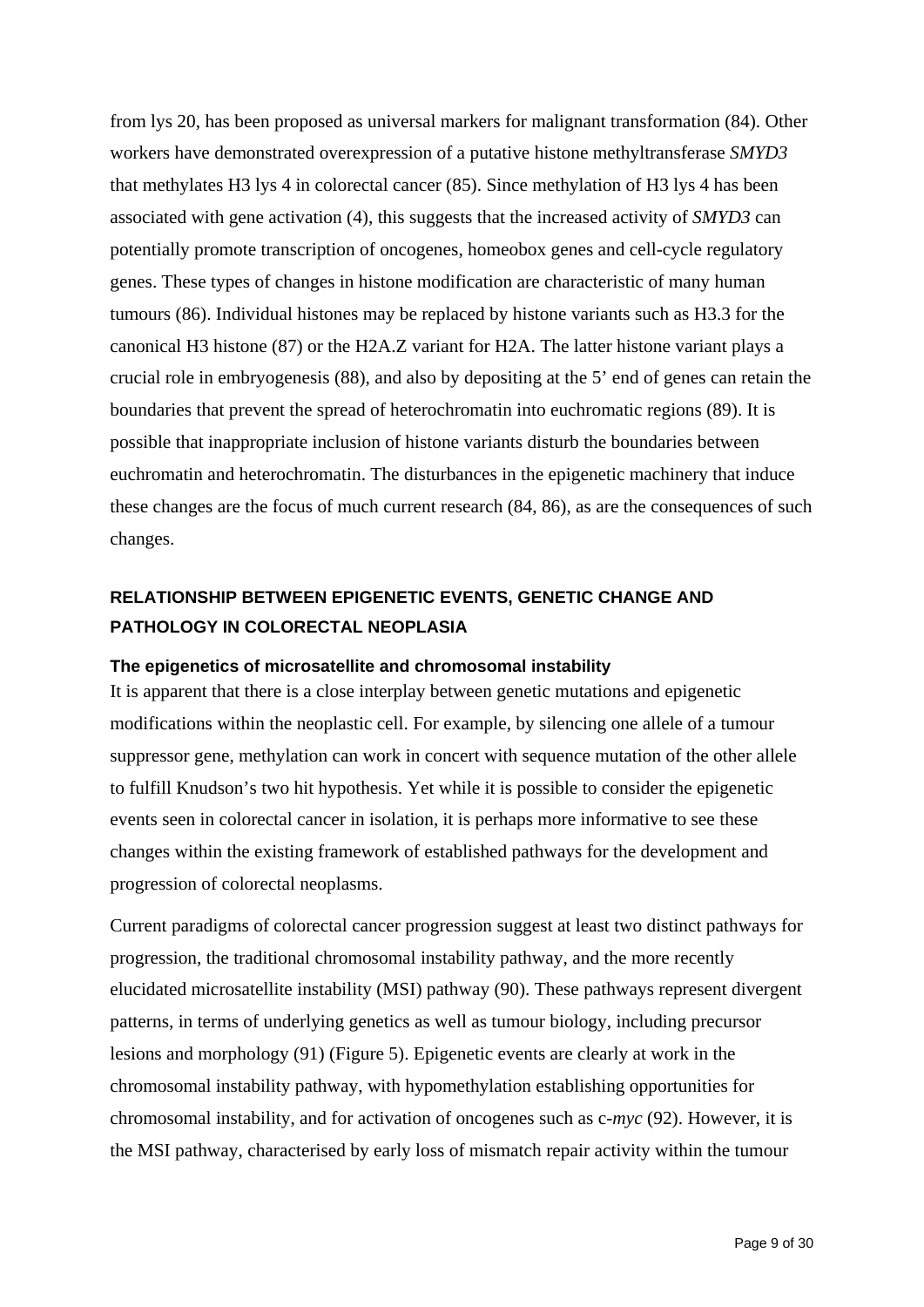clone, and thus by the accumulation of errors at microsatellite loci, that serves as an exemplar of epigenetic carcinogenesis.

The microsatellite instability pathway was recognised largely because of its occurrence in the cancer predisposition syndrome of hereditary non-polyposis colorectal cancer (HNPCC), and it was only several years later that CpG island methylation was recognised as being critical to the development of the 15% of sporadic cancers that also followed this pathway (93). It is now well established that biallelic methylation of *MHL1* followed by transcriptional inactivation of the gene is seen in nearly all sporadic MSI cancers. Like HNPCC tumours, sporadic MSI colorectal carcinomas have distinctive clinicopathological features, including poor differentiation, intra-epithelial lymphocytic infiltrates and location in the proximal colon (94). Curiously however, they occur predominantly in elderly women, and a recent systematic review has confirmed they have a significantly better outcome than those with microsatellite stable cancers of similar stage and grade (95).

While MLH1 methylation is the hallmark of the MSI pathway for colorectal cancer and epigenetic silencing of other genes is common (Table 2), it is noteworthy that these tumours also show particular types of genetic change. For instance, activating mutations of the *BRAF* gene are very common in sporadic MSI cancers (96-99), even though this gene is rarely if ever mutated in cancers arising in individuals with HNPCC. Likewise an interdependence has been reported between MGMT hypermethylation and TP53 mutations (100).The precise interrelationship between genetics and epigenetics in the MSI pathway, including the chronology of key events, remains to be elucidated.

#### **The CpG island methylator phenotype (CIMP)**

In 1999, Toyota, Issa and colleagues identified a set of CpG islands that could be methylated in tumours (MINTs), but that were not methylated in normal epithelial cells (101). They were able to show that many of these loci were heavily methylated in a subset of colorectal cancers, and they coined the acronym CIMP to describe those tumours characterised by multiple, concordant methylation events (101). Subsequent population-based studies of colorectal cancer patients have suggested that CIMP tumours are clinically, pathologically and genetically distinct. They are characterised by many of the features typical of MSI tumours, such as right-sidedness, high grade, mucinous type, and increased frequency in the elderly and in females (102-104). However, over half of the tumours which display widespread CpG island methylation are microsatellite stable (Figure 5). There is also evidence to suggest that they may be unique in terms of behaviour. Our group has reported difference in outcome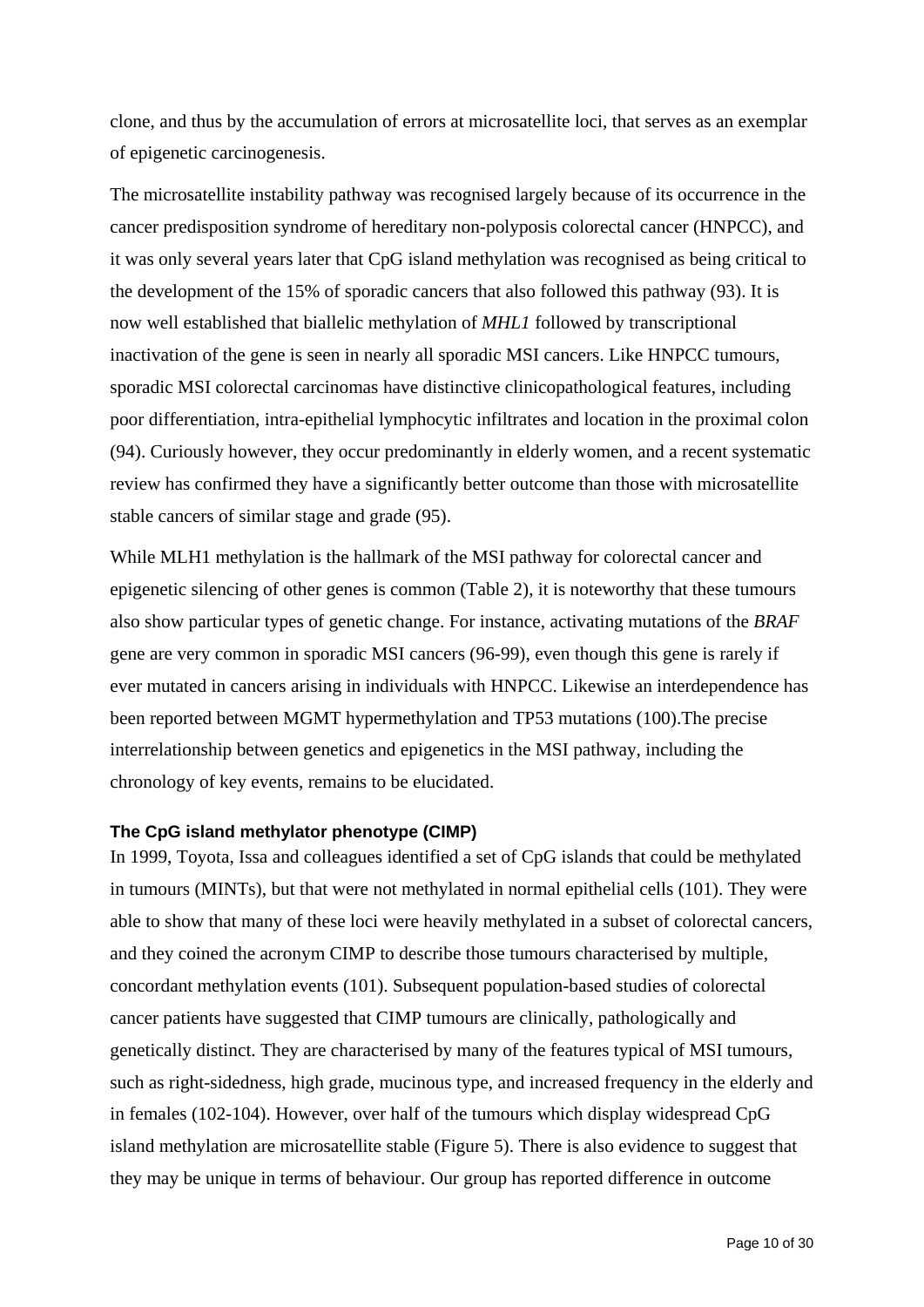between subgroups of CIMP tumours depending on microsatellite status (105), and highlighted the poor prognosis of individuals with CIMP positive, microsatellite stable tumours.

The CIMP concept has not been accepted by all researchers in this field, and over the past few years there has been much debate as to whether CIMP tumours represent a biologically distinct group of colorectal cancers, or are an artificially selected group from a continuum of tumours showing different degrees of methylation at particular loci (106). Underpinning this debate is the important issue of whether the cell(s) that give rise to CIMP tumours have a definable alteration in their machinery of methylation that produces what Issa has referred to as "epigenetic instability" (107), and whether this is integral to tumour initiation and progression. This is an important question, since if it were true, then a better understanding of CIMP tumours would shed more light on the mechanisms that control of CpG island methylation, and potentially on the appropriate management of this type of cancer. An affirmative answer would also support the concept that predisposition to CIMP may in part be hereditary, an observation initially suggested by some (108) but not confirmed in larger studies (104, 109). At present, it is clear that issues regarding the operational definition of CIMP are limiting the attainment of consensus on these important matters (107), and the biological basis of CIMP remains uncertain.

#### **Chronology of genetic and epigenetic events in colorectal cancer**

Research over the past decade has shown consistently that epigenetic changes such as promoter hypermethylation (68, 110, 111) and loss of imprinting (43) can occur in histologically normal colonic epithelium, and that these changes are more likely in individuals with CIMP or MSI cancers (112). The early occurrence of these epigenetic events, and their relevance to the emerging field of stem cell biology, serve to highlight their theoretical significance in neoplastic development. Baylin and Ohm have recently advocated the primacy of epigenetic events in colorectal neoplasia(52), arguing that such epigenetic alterations in stem cells may predetermine the nature of subsequent genetic events. Such a concept, if true, would help to explain the distinctive pattern of genetic changes in colorectal carcinogenesis made famous by Vogelstein and Fearon (113). Feinberg has also recently highlighted the early role of epigenetic change in neoplastic progression, suggesting that epigenetic modifications within stem cells and their progeny are responsible for forming a polyclonal cellular milieu from which neoplastic clones can develop (114).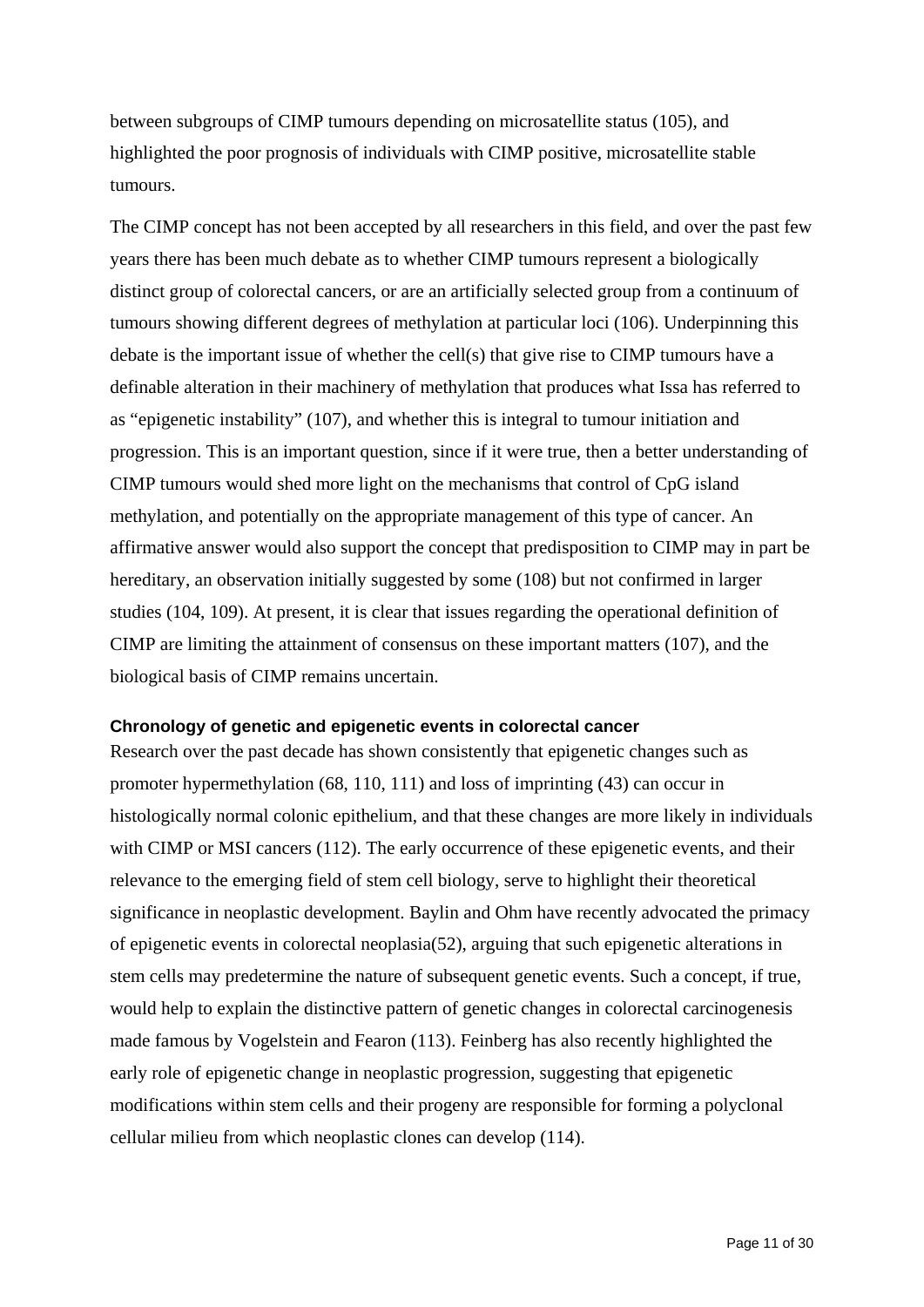#### **CAUSES OF EPIGENETIC CHANGES IN COLORECTAL NEOPLASIA**

Clearly, if epigenetic events are present at the earliest stages of colorectal tumorigenesis, then this holds important implications for both the recognition of cancer predisposition, and possibly for the chemoprevention of this disease. At a minimum, it appears important to understand the factors that may induce epigenetic alterations.

#### **Environmental factors influencing epigenetic changes in colorectal neoplasia**

The influence of environmental factors on the epigenetic state of cells (epimutagens) is a rapidly expanding field, and will only be discussed briefly in this review. With regards to dietary factors, folate is perhaps the best-studied link to colorectal neoplasia. As an essential donor of one-carbon units, folate is important in methylation reactions as well as DNA synthesis and repair. Epidemiological and experimental studies have both shown that dietary folate correlates inversely with risk of colorectal neoplasia (115-117), but the effect of folate intake on tumorigenesis remains complex, and may depend in part on the stage of tumor development (118, 119). From an epigenetic viewpoint, increased methylation secondary to dietary folate supplementation may have contradictory effects, from the beneficial restoration of gene hypomethylation to the disadvantageous silencing of genes. The complexity of this situation is compounded by related dietary factors such as alcohol consumption, which may abrogate the protective role of folate (120, 121). Finally, in considering dietary factors, it must be recognised that early maternal nutrition impacts significantly on epigenetic patterning in the fetus, and it has been hypothesized that this in turn can influence adult phenotypes, through the persistence of epigenetic changes at susceptible loci (122).

Advancing age also correlates closely with epigenetic changes in normal colorectal mucosa. In these tissues, methylation of many genes including the *ESR1* (112, 123), *MLH1* (71), *HIC1* and *IGF2* (124) have been shown to increase progressively with age. For at least some of these genes, this process appears to be accelerated in individuals with colorectal cancer (101, 125). These epigenetic changes may reflect the clinical truism that colorectal carcinoma is a disease of the elderly.

#### **Inherited factors in the epigenetics of colorectal cancer**

Given that epigenetic changes are stable and potentially heritable through meiosis, it is worth considering some of the ways in which inheritance may influence epigenetic changes associated with colorectal neoplasia. As discussed above, there has been considerable interest, albeit scant supporting evidence, for the proposition that the changes that underpin CpG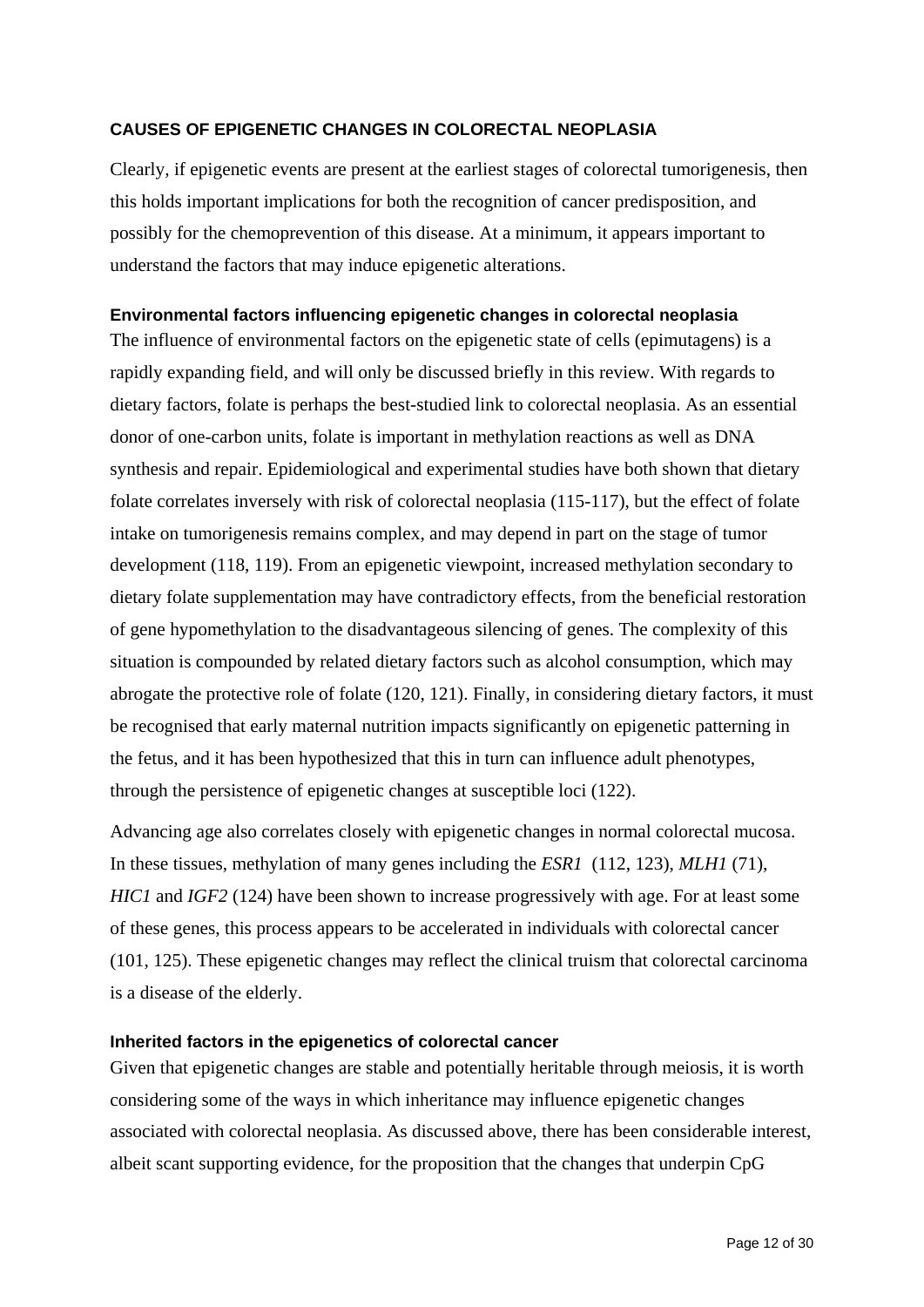island methylator phenotype, be they genetic or epigenetic, may be hereditable. Perhaps a clearer example of inherited epigenetic risk is seen in the case of loss of imprinting at *IGF2*. Certainly, individuals with widespread LOI for this gene have an increased risk of developing colorectal cancer (43), and are also more likely to have a family history of colorectal neoplasia (126). However, it is unclear whether LOI is a germline or somatic event.

Our group has recently found germline epimutations of *MLH1* which predispose to young onset MSI tumours in the large bowel and at extra-colonic sites (127, 128). These germline epimutations manifest as soma-wide uniparental methylation of the *MLH1* promoter in the absence of an intragenic sequence mutation (127), and cause transcriptional silencing of the affected allele (128). These observations indicate that germline epigenetic change can mimic hereditary cancer syndromes, and may be hereditable (127-131). To date, such soma-wide epimutations have not been found in other genes such as APC (131), and further research on the family members of individuals with this abnormality is required to better understand this phenomenon.

#### **CLINICAL IMPORTANCE OF EPIGENETIC CHANGE IN COLORECTAL NEOPLASIA**

Given the increasing recognition of epigenetic changes in histologically normal colorectal mucosa, as well as in precursor lesions such as aberrant crypt foci, adenomas and serrated polyps, it is clear that these changes may serve as a marker for individuals at risk of colorectal cancer (112). Epigenetic markers are also increasingly being used in screening tests for colorectal neoplasia (110), yet much work remains before such observations can be meaningfully translated into routine clinical practice.

It is also possible that the epigenetic events in colorectal cancer may soon come to influence treatment decisions. For instance, while still controversial (132), there is growing evidence from retrospective analyses that MSI tumours respond differently to traditional chemotherapeutic agents (133, 134), and indeed that outcomes for some individuals with these cancers may be worse with standard treatments (135). Such observations may reflect fundamental differences in drug responsiveness that are driven not by MSI *per se*, but rather by underlying and as yet unrecognised epigenetic mechanisms (136, 137).

Not surprisingly, a better understanding of the epigenetic events in carcinogenesis, and the recognition that these events are potentially reversible, has brought with it a plethora of potential "epigenetic" therapies. Currently there are two broad classes of epigenetic drugs, designed to inhibit either DNA methylation or histone deacetylation. At least some of these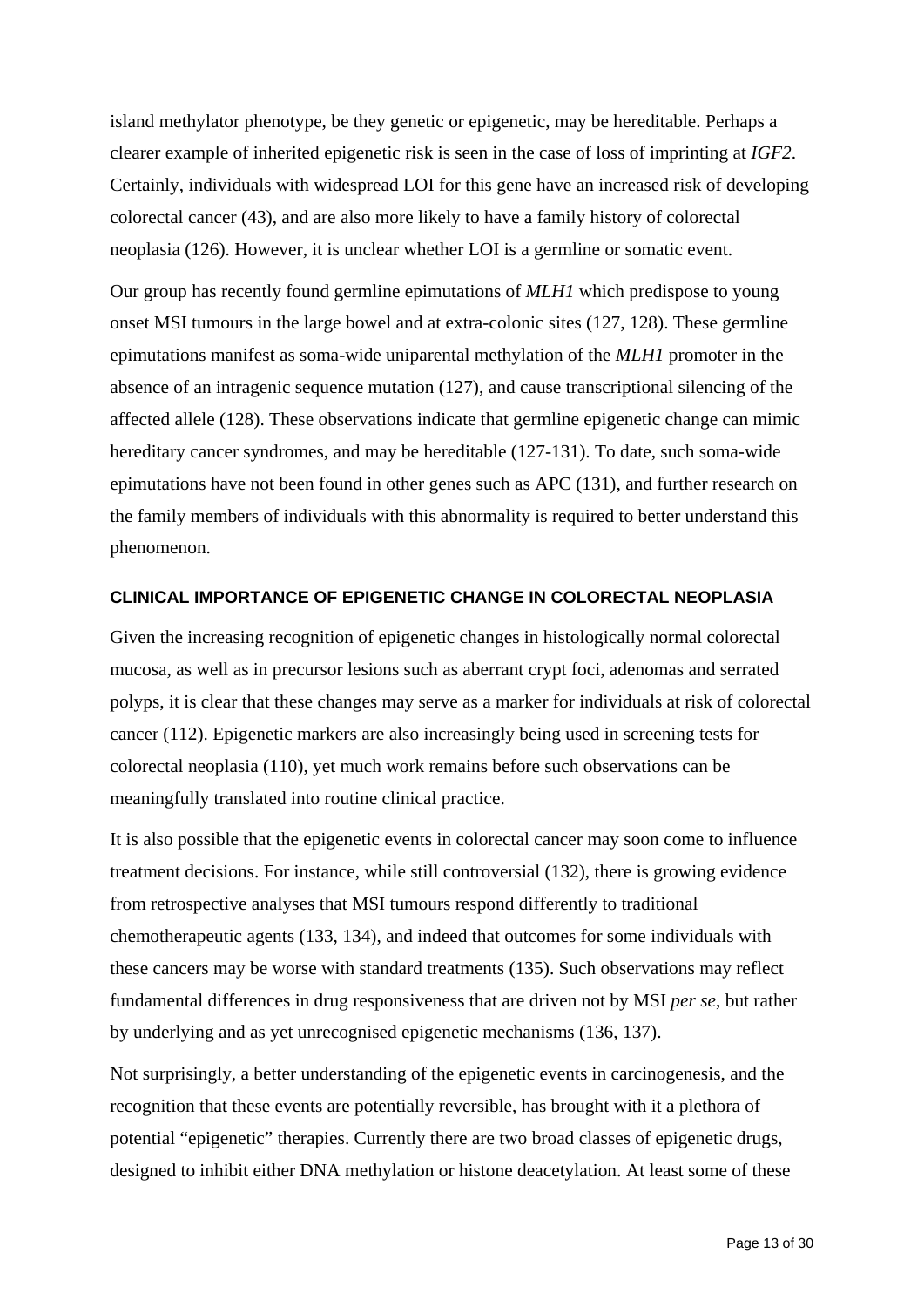drugs are in current clinical practice, and many more are in the clinical trials pipeline. Although only transient(138), inhibitors of DNA methylation such as 5- azacytidine (139) inactivate DNA methyltransferases, and can thus revert methylation-induced silencing (140), Inhibitors of histone deacetylase, such as SAHA and newer derivatives (9) have been slower to emerge, and it is likely that combination therapy approaches may also be beneficial, given the interdependence of these epigenetic processes (9). Whether these treatments will have sufficient specificity in practice to provide a useful therapeutic window awaits the outcome of current and future trials. Nevertheless, the experience gained in this process is likely to inform the mechanism of action of these drugs, and indeed the significance of epigenetic events in colorectal carcinogenesis.

### **CONCLUSIONS**

While our knowledge of the molecular genetics of colorectal neoplasia has developed rapidly over the past several decades, it is only in recent years that we have begun to understand the epigenetic events that underpin neoplastic initiation and progression in the large bowel. Currently, colorectal cancer epigenetics is a bourgeoning field, and as was the case with the genetics of cancer, the lessons learned from colorectal neoplasia are serving to throw light on the epigenetics of other common cancers. It is difficult to predict the extent to which knowledge of epigenetics gained over the next decade will transform our understanding of the disease and its precursors, but it is clear that it does have the potential to entirely rework our current paradigms of cancer development, if not management.

#### **Acknowledgements**

The authors wish to thank Megan Hitchins for helpful discussions regarding the manuscript.

#### **Grant support:**

This work was supported in part by grants from the National Health and Medical Research Council of Australia and The Cancer Council of New South Wales. JJLW is the recipient of an International Postgraduate Research Scholarship.

#### **Competing interest statement:**

The authors have no competing interests.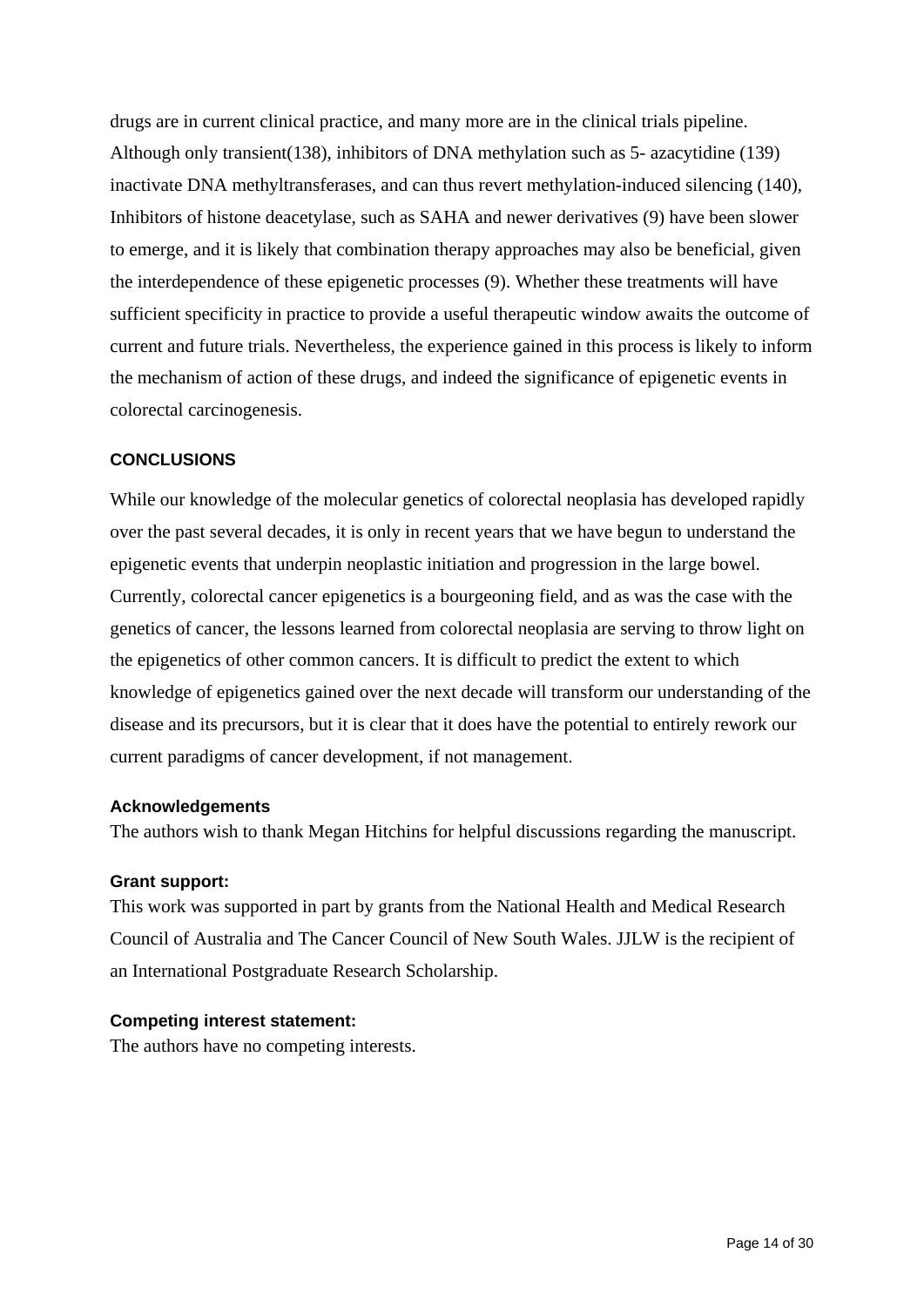### **References**

1. Holliday R. Epigenetics comes of age in the twentyfirst century. J Genet. 2002;81:1-4.

2. Wu CT, Morris JR. Genes, genetics, and epigenetics: A correspondence. Science. 2001;293:1103-5.

3. Nature Milestones [cited 2006 20 April]; Available from: www.nature.com/milestones/milecancer/timeline.html S7-S23

4. Feinberg AP, Tycko B. The history of cancer epigenetics. Nat Rev Cancer. 2004;4:143-53.

5. Zilberman D, Cao X, Jacobsen SE. ARGONAUTE4 control of locus-specific siRNA accumulation and DNA and histone methylation. Science. 2003;299:716-9.

6. Volpe TA, Kidner C, Hall IM, Teng G, Grewal SIS, Martienssen RA. Regulation of heterochromatic silencing and histone H3 lysine-9 methylation by RNAi. Science. 2002;297:1833-7.

7. Kawasaki H, Taira K. Induction of DNA methylation and gene silencing by short interfering RNAs in human cells. Nature. 2004;431:211-7.

8. Holliday R. DNA methylation and epigenetic defects in carcinogenesis. Mutat Res. 1987;181:215-7.

9. Egger G, Liang G, Aparicio A, Jones PA. Epigenetics in human disease and prospects for epigenetic therapy. Nature. 2004;429:457-63.

10. Ogryzko VV, Schiltz RL, Russanova V, Howard BH, Nakatani Y. The transcriptional coactivators p300 and CBP are histone acetyltransferases. Cell. 1996;87:953-9.

11. Fuks F, Burgers WA, Brehm A, Hughes-Davies L, Kouzarides T. DNA methyltransferase Dnmt1 associates with histone deacetylase activity. Nat Genet. 2000;24:88- 91.

12. Rountree MR, Bachman KE, Baylin SB. DNMT1 binds HDAC2 and a new corepressor, DMAP1, to form a complex at replication foci. Nat Genet. 2000;25:269-77.

13. Ng HH, Jeppesen P, Bird A. Active repression of methylated genes by the chromosomal protein MBD1. Mol Cell Biol. 2000;20:1394-406.

14. Saito M, Ishikawa F. The mCpG-binding domain of human MBD3 does not bind to mCpG but interacts with NuRD/Mi2 components HDAC1 and MTA2. J Biol Chem. 2002;277:35434-9.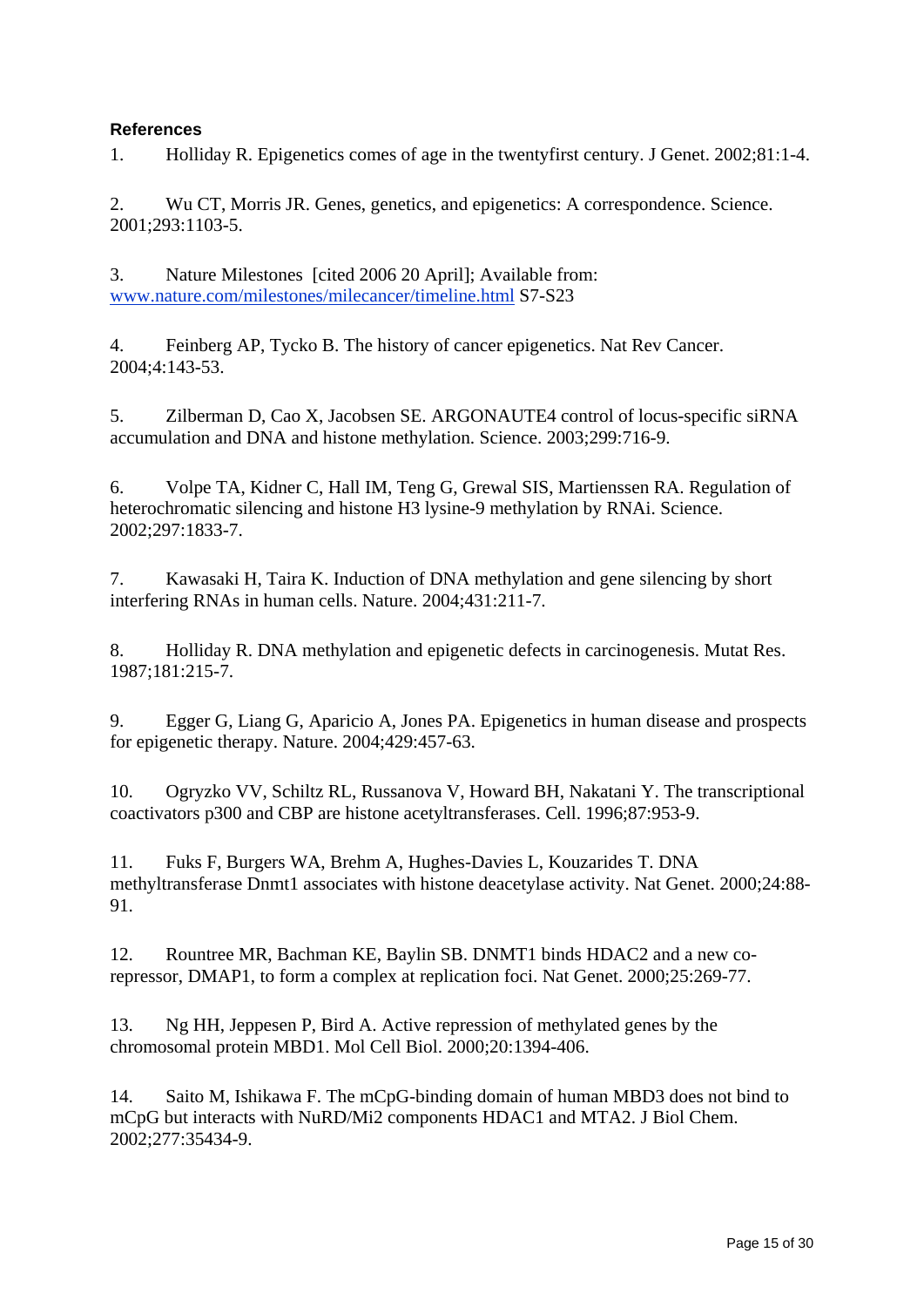15. Kondo Y, Issa J-PJ. Epigenetic changes in colorectal cancer. Cancer Metastasis Rev. 2004;23:29-39.

16. Jenuwein T, Allis CD. Translating the histone code. Science. 2001;293:1074-80.

17. Lieb JD, Clarke ND. Control of transcription through intragenic patterns of nucleosome composition. Cell. 2005;123:1187-90.

18. Ramsahoye BH, Biniszkiewicz D, Lyko F, Clark V, Bird AP, Jaenisch R. Non-CpG methylation is prevalent in embryonic stem cells and may be mediated by DNA methyltransferase 3a. Proc Natl Acad Sci U S A. 2000;97:5237-42.

19. Ehrlich M, Gama-Sosa MA, Huang LH, Midgett RM, Kuo KC, McCune RA*, et al.* Amount and distribution of 5-methylcytosine in human DNA from different types of tissues of cells. Nucleic Acids Res. 1982;10:2709-21.

20. Antequera F, Bird A. Number of CpG islands and genes in human and mouse. Proc Natl Acad Sci U S A. 1993;90:11995-9.

21. Plass C, Soloway PD. DNA methylation, imprinting and cancer. Eur J Hum Genet. 2002;10:6-16.

22. Robertson KD. DNA methylation and human disease. Nat Rev Genet. 2005;6:597- 610.

23. Wilkins JF. Genomic imprinting and methylation: epigenetic canalization and conflict. Trends Genet. 2005;21:356-65.

24. Klose RJ, Bird AP. Genomic DNA methylation: the mark and its mediators. Trends Biochem Sci. 2006;31:89-97.

25. Simmen MW, Leitgeb S, Charlton J, Jones SJ, Harris BR, Clark VH*, et al.* Nonmethylated transposable elements and methylated genes in a chordate genome. Science. 1999;283:1164-7.

26. Macleod D, Charlton J, Mullins J, Bird AP. Sp1 sites in the mouse aprt gene promoter are required to prevent methylation of the CpG island. Genes Dev. 1994;8:2282-92.

27. Riggs AD, Jones PA. 5-methylcytosine, gene regulation, and cancer. Adv Cancer Res. 1983;40:1-30.

28. Feinberg AP, Vogelstein B. Hypomethylation distinguishes genes of some human cancers from their normal counterparts. Nature. 1983;301:89-92.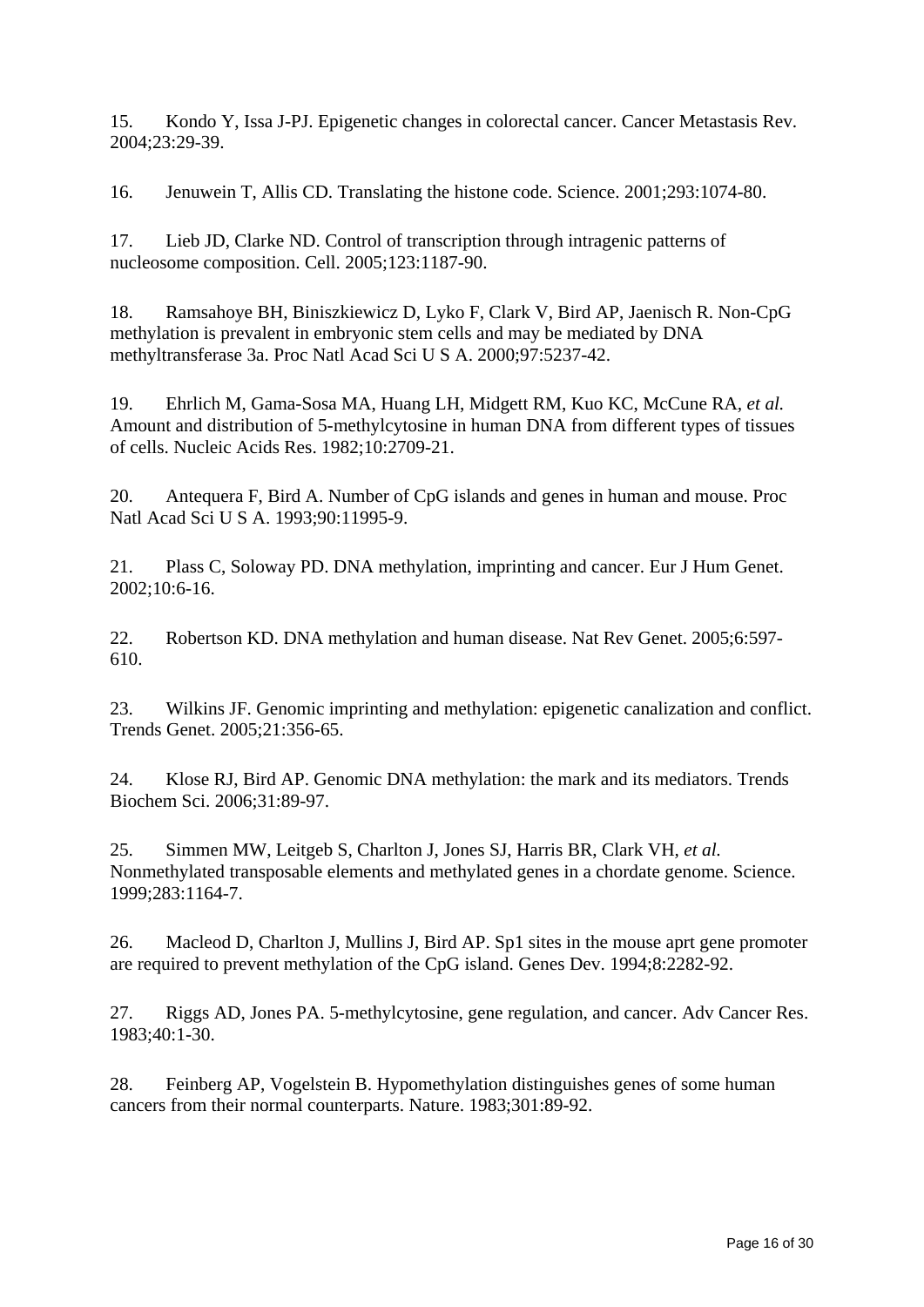29. Lapeyre J-N, Becker FF. 5-Methylcytosine content of nuclear DNA during chemical hepatocarcinogenesis and in carcinomas which result. Biochem Biophys Res Commun. 1979;87:698-705.

30. Flatau E, Bogenmann E, Jones PA. Variable 5-methylcytosine levels in human tumor cell lines and fresh pediatric tumor explants. Cancer Res. 1983;43:4901-5.

31. Gama-Sosa MA, Slagel VA, Trewyn RW, Oxenhandler R, Kuo KC, Gehrke CW*, et al.* The 5-methylcytosine content of DNA from human tumors. Nucleic Acids Res. 1983;11:6883-94.

32. Goelz SE, Vogelstein B, Hamilton SR, Feinberg AP. Hypomethylation of DNA from benign and malignant human colon neoplasms. Science. 1985;228:187-90.

33. Bariol C, Suter C, Cheong K, Ku S-L, Meagher A, Hawkins N*, et al.* The relationship between hypomethylation and CpG island methylation in colorectal neoplasia. Am J Pathol. 2003;162:1361-71.

34. Ji W, Hernandez R, Zhang XY, Qu GZ, Frady A, Varela M*, et al.* DNA demethylation and pericentromeric rearrangements of chromosome 1. Mutat Res. 1997;379:33-41.

35. Qu GZ, Grundy PE, Narayan A, Ehrlich M. Frequent hypomethylation in Wilms tumors of pericentromeric DNA in chromosomes 1 and 16. Cancer Genet Cytogenet. 1999;109:34-9.

36. Esteller M, Herman JG. Cancer as an epigenetic disease: DNA methylation and chromatin alterations in human tumours. J Pathol. 2002;196:1-7.

37. Suter CM, Martin DI, Ward RL. Hypomethylation of L1 retrotransposons in colorectal cancer and adjacent normal tissue. Int J Colorectal Dis. 2004;19:95-101.

38. Fincham JR, Sastry GR. Controlling elements in maize. Annu Rev Genet. 1974;8:15- 50.

39. Kashkush K, Feldman M, Levy AA. Transcriptional activation of retrotransposons alters the expression of adjacent genes in wheat. Nat Genet. 2003;33:102-6.

40. Oshimo Y, Nakayama H, Ito R, Kitadai Y, Yoshida K, Chayama K*, et al.* Promoter methylation of cyclin D2 gene in gastric carcinoma. Int J Oncol. 2003;23:1663-70.

41. Akiyama Y, Maesawa C, Ogasawara S, Terashima M, Masuda T. Cell-type-specific repression of the maspin gene is disrupted frequently by demethylation at the promoter region in gastric intestinal metaplasia and cancer cells. Am J Pathol. 2003;163:1911-9.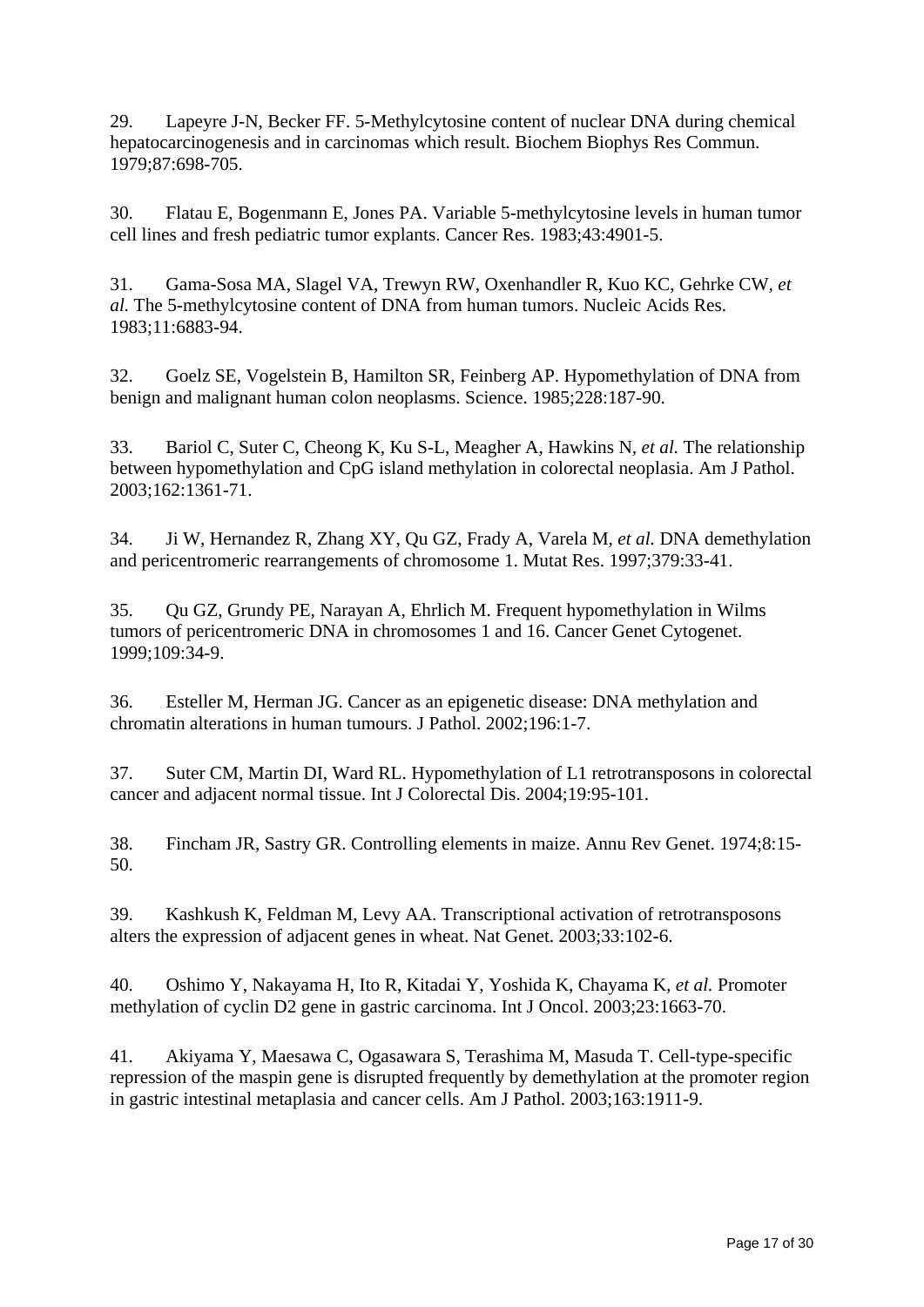42. Cui H, Onyango P, Brandenburg S, Wu Y, Hsieh C-L, Feinberg AP. Loss of imprinting in colorectal cancer linked to hypomethylation of H19 and IGF2. Cancer Res. 2002;62:6442-6.

43. Cui H, Horon IL, Ohlsson R, Hamilton SR, Feinberg AP. Loss of imprinting in normal tissue of colorectal cancer patients with microsatellite instability. Nat Med. 1998;4:1276-80.

44. Baylin SB, Hoppener JW, de Bustros A, Steenbergh PH, Lips CJ, Nelkin BD. DNA methylation patterns of the calcitonin gene in human lung cancers and lymphomas. Cancer Res. 1986;46:2917-22.

45. Jones PA, Laird PW. Cancer epigenetics comes of age. Nat Genet. 1999;21:163-7.

46. Herman JG, Baylin SB. Gene silencing in cancer in association with promoter hypermethylation. N Engl J Med. 2003;349:2042-54.

47. Greger V, Passarge E, Hopping W, Messmer E, Horsthemke B. Epigenetic changes may contribute to the formation and spontaneous regression of retinoblastoma. Hum Genet. 1989;83:155-8.

48. Rainier S, Johnson LA, Dobry CJ, Ping AJ, Grundy PE, Feinberg AP. Relaxation of imprinted genes in human cancer. Nature. 1993;362:747-9.

49. Ogawa O, Eccles MR, Szeto J, McNoe LA, Yun K, Maw MA*, et al.* Relaxation of insulin-like growth factor II gene imprinting implicated in Wilms' tumour. Nature. 1993;362:749-51.

50. Corn PG, Kuerbitz SJ, van Noesel M, Esteller M, Compitello N, Baylin SB*, et al.* Transcriptional silencing of the p73 gene in acute lymphoblastic leukemia and Burkitt's lymphoma is associated with 5' CpG island methylation. Cancer Res. 1999;59:3352-6.

51. Weber F, Aldred MA, Morrison CD, Plass C, Frilling A, Broelsch CE*, et al.* Silencing of the maternally imprinted tumor suppressor ARHI contributes to follicular thyroid carcinogenesis. J Clin Endocrinol Metab. 2005;90:1149-55.

52. Baylin SB, Ohm JE. Epigenetic gene silencing in cancer - a mechanism for early oncogenic pathway addiction? Nat Rev Cancer. 2006;6:107-16.

53. Esteller M, Sparks A, Toyota M, Sanchez-Cespedes M, Capella G, Peinado MA*, et al.* Analysis of adenomatous polyposis coli promoter hypermethylation in human cancer. Cancer Res. 2000;60:4366-71.

54. Kim JC, Koo KH, Roh SA, Cho YK, Kim HC, Yu CS*, et al.* Genetic and epigenetic changes in the APC gene in sporadic colorectal carcinoma with synchronous adenoma. Int J Colorectal Dis. 2003;18:203-9.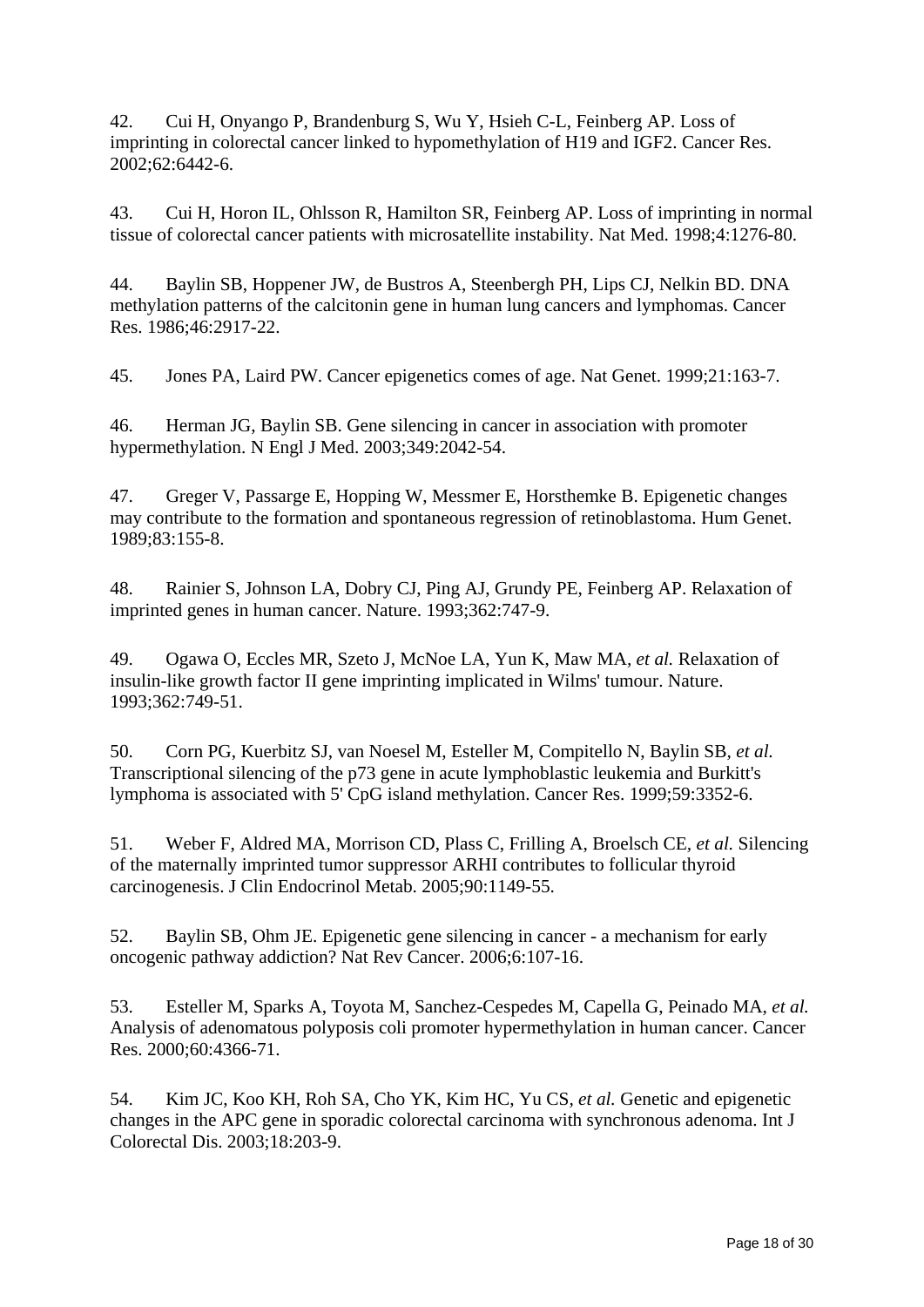55. Bai AHC, Tong JHM, To K-F, Chan MWY, Man EPS, Lo K-W*, et al.* Promoter hypermethylation of tumor-related genes in the progression of colorectal neoplasia. Int J Cancer. 2004;112:846-53.

56. Lee S, Hwang KS, Lee HJ, Kim J-S, Kang GH. Aberrant CpG island hypermethylation of multiple genes in colorectal neoplasia. Lab Invest. 2004;84:884-93.

57. Kim HC, Roh SA, Ga IH, Kim J-S, Yu CS, Kim JC. CpG island methylation as an early event during adenoma progression in carcinogenesis of sporadic colorectal cancer. J Gastroenterol Hepatol. 2005;20:1920-6.

58. Ebert MPA, Mooney SH, Tonnes-Priddy L, Lograsso J, Hoffmann J, Chen J*, et al.* Hypermethylation of the TPEF/HPP1 gene in primary and metastatic colorectal cancers. Neoplasia. 2005;7:771-8.

59. Hibi K, Kodera Y, Ito K, Akiyama S, Nakao A. Aberrant methylation of HLTF, SOCS-1, and CDH13 genes is shown in colorectal cancers without lymph node metastasis. Dis Colon Rectum. 2005;48:1282-6.

60. Merlo A, Herman JG, Mao L, Lee DJ, Gabrielson E, Burger PC*, et al.* 5' CpG island methylation is associated with transcriptional silencing of the tumour suppressor p16/CDKN2/MTS1 in human cancers. Nat Med. 1995;1:686-92.

61. Hawkins NJ, Ward RL. Sporadic colorectal cancers with microsatellite instability and their possible origin in hyperplastic polyps and serrated adenomas. J Natl Cancer Inst. 2001;93:1307-13.

62. Corn PG, Summers MK, Fogt F, Virmani AK, Gazdar AF, Halazonetis TD*, et al.* Frequent hypermethylation of the 5' CpG island of the mitotic stress checkpoint gene Chfr in colorectal and non-small cell lung cancer. Carcinogenesis. 2003;24:47-51.

63. Toyota M, Sasaki Y, Satoh A, Ogi K, Kikuchi T, Suzuki H*, et al.* Epigenetic inactivation of CHFR in human tumors. Proc Natl Acad Sci U S A. 2003;100:7818-23.

64. Maekawa M, Sugano K, Ushiama M, Fukayama N, Nomoto K, Kashiwabara H*, et al.* Heterogeneity of DNA methylation status analyzed by bisulfite-PCR-SSCP and correlation with clinico-pathological characteristics in colorectal cancer. Clin Chem Lab Med. 2001;39:121-8.

65. Chen WY, Wang DH, Yen RC, Luo J, Gu W, Baylin SB. Tumor suppressor HIC1 directly regulates SIRT1 to modulate p53-Dependent DNA-damage responses. Cell. 2005;123:437-48.

66. Young J, Biden KG, Simms LA, Huggard P, Karamatic R, Eyre HJ*, et al.* HPP1: a transmembrane protein-encoding gene commonly methylated in colorectal polyps and cancers. Proc Natl Acad Sci U S A. 2001;98:265-70.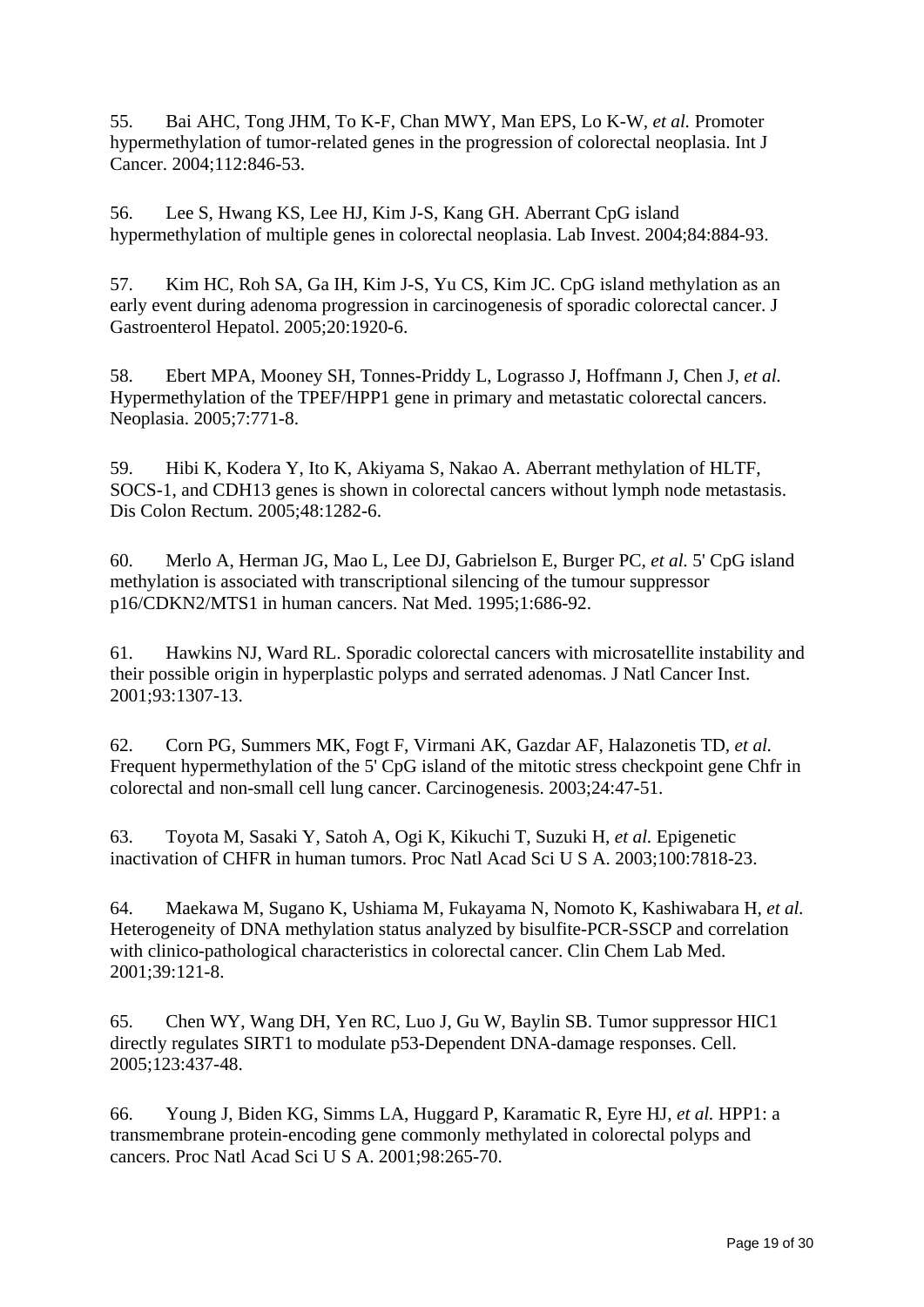67. Esteller M, Avizienyte E, Corn PG, Lothe RA, Baylin SB, Aaltonen LA*, et al.* Epigenetic inactivation of LKB1 in primary tumors associated with the Peutz-Jeghers syndrome. Oncogene. 2000;19:164-8.

68. Shen L, Kondo Y, Rosner GL, Xiao L, Hernandez NS, Vilaythong J*, et al.* MGMT promoter methylation and field defect in sporadic colorectal cancer. J Natl Cancer Inst. 2005;97:1330-8.

69. Fox EJ, Leahy DT, Geraghty R, Mulcahy HE, Fennelly D, Hyland JM*, et al.* Mutually exclusive promoter hypermethylation patterns of hMLH1 and O6-methylguanine DNA methyltransferase in colorectal cancer. J Mol Diagn. 2006;8:68-75.

70. Wynter CVA, Kambara T, Walsh MD, Leggett BA, Young J, Jass JR. DNA methylation patterns in adenomas from FAP, multiple adenoma and sporadic colorectal carcinoma patients. Int J Cancer. 2006;118:907-15.

71. Nakagawa H, Nuovo GJ, Zervos EE, Martin EW, Jr., Salovaara R, Aaltonen LA*, et al.* Age-related hypermethylation of the 5' region of MLH1 in normal colonic mucosa is associated with microsatellite-unstable colorectal cancer development. Cancer Res. 2001;61:6991-5.

72. Herman JG, Umar A, Polyak K, Graff JR, Ahuja N, Issa JP*, et al.* Incidence and functional consequences of hMLH1 promoter hypermethylation in colorectal carcinoma. Proc Natl Acad Sci U S A. 1998;95:6870-5.

73. Miyakura Y, Sugano K, Konishi F, Ichikawa A, Maekawa M, Shitoh K*, et al.* Extensive methylation of hMLH1 promoter region predominates in proximal colon cancer with microsatellite instability. Gastroenterology. 2001;121:1300-9.

74. Esteller M, Cordon-Cardo C, Corn PG, Meltzer SJ, Pohar KS, Watkins DN*, et al.* p14ARF silencing by promoter hypermethylation mediates abnormal intracellular localization of MDM2. Cancer Res. 2001;61:2816-21.

75. Shen L, Kondo Y, Hamilton SR, Rashid A, Issa J-PJ. p14 methylation in human colon cancer is associated with microsatellite instability and wild-type p53. Gastroenterology. 2003;124:626-33.

76. Sakamoto N, Terai T, Ajioka Y, Abe S, Kobayasi O, Hirai S*, et al.* Frequent hypermethylation of RASSF1A in early flat-type colorectal tumors. Oncogene. 2004;23:8900- 7.

77. Oliveira C, Velho S, Domingo E, Preto A, Hofstra RMW, Hamelin R*, et al.* Concomitant RASSF1A hypermethylation and KRAS//BRAF mutations occur preferentially in MSI sporadic colorectal cancer. Oncogene. 2005;24:7630-4.

78. Brueckl WM, Grombach J, Wein A, Ruckert S, Porzner M, Dietmaier W*, et al.* Alterations in the tissue inhibitor of metalloproteinase-3 (TIMP-3) are found frequently in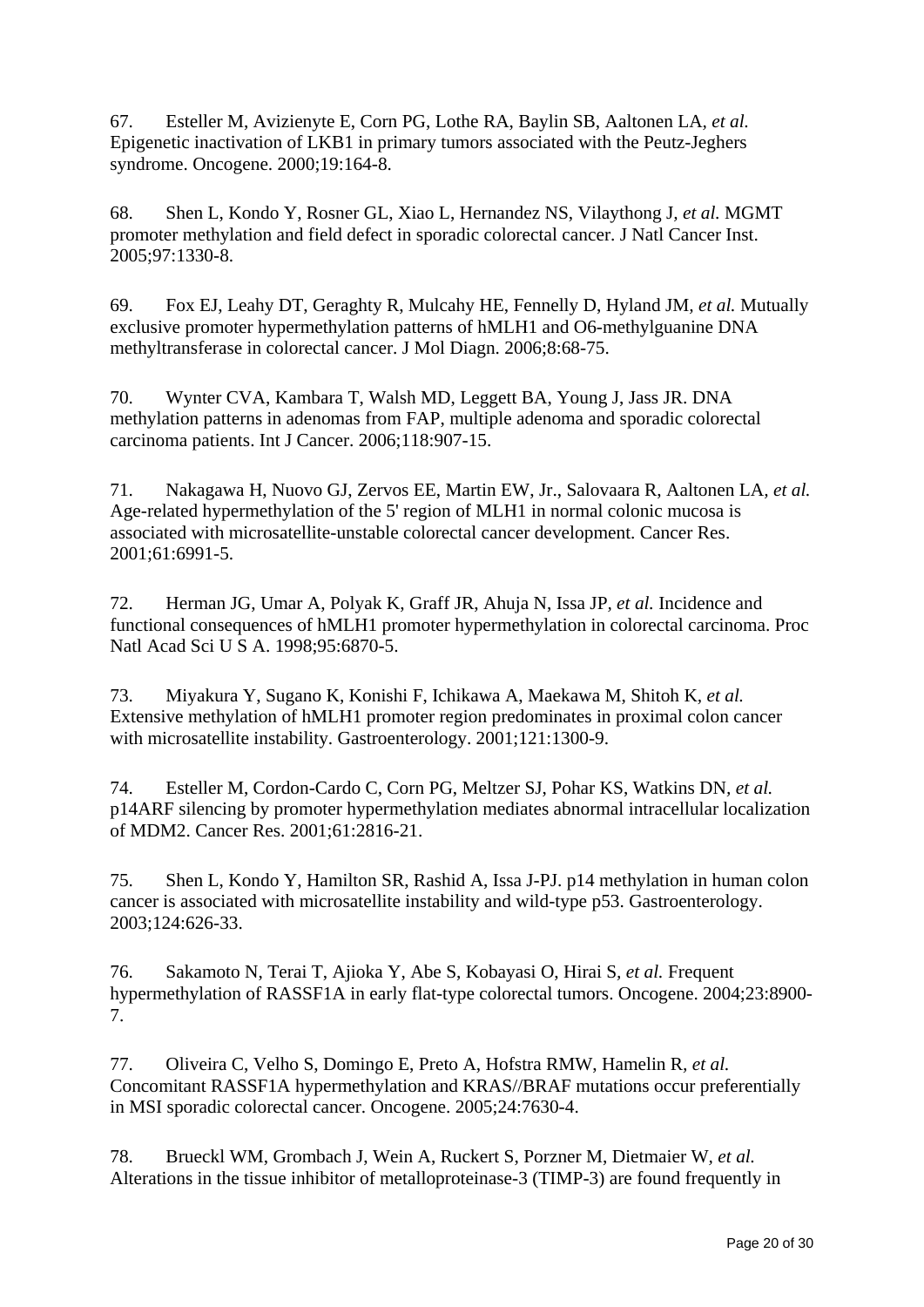human colorectal tumours displaying either microsatellite stability (MSS) or instability (MSI). Cancer Lett. 2005;223:137-42.

79. Frigola J, Song J, Stirzaker C, Hinshelwood R, Peinado MA, Clark SJ. Epigenetic remodeling in colorectal cancer results in coordinate gene suppression across an entire chromosome band. Nat Genet. 2006;doi:10.1038/ng1781.

80. Peters AHFM, Mermoud JE, O'Carroll D, Pagani M, Schweizer D, Brockdorff N*, et al.* Histone H3 lysine 9 methylation is an epigenetic imprint of facultative heterochromatin. Nat Genet. 2002;30:77-80.

81. Fahrner JA, Eguchi S, Herman JG, Baylin SB. Dependence of histone modifications and gene expression on DNA hypermethylation in cancer. Cancer Res. 2002;62:7213-8.

82. Kondo Y, Shen L, Issa J-PJ. Critical role of histone methylation in tumor suppressor gene silencing in colorectal cancer. Mol Cell Biol. 2003;23:206-15.

83. Bachman KE, Park BH, Rhee I, Rajagopalan H, Herman JG, Baylin SB*, et al.* Histone modifications and silencing prior to DNA methylation of a tumor suppressor gene. Cancer Cell. 2003;3:89-95.

84. Fraga MF, Ballestar E, Villar-Garea A, Boix-Chornet M, Espada J, Schotta G*, et al.* Loss of acetylation at Lys16 and trimethylation at Lys20 of histone H4 is a common hallmark of human cancer. Nat Genet. 2005;37:391-400.

85. Hamamoto R, Furukawa Y, Morita M, Iimura Y, Silva FP, Li M*, et al.* SMYD3 encodes a histone methyltransferase involved in the proliferation of cancer cells. Nat Cell Biol. 2004;6:731-40.

86. Esteller M. Epigenetics provides a new generation of oncogenes and tumoursuppressor genes. Br J Cancer. 2006;94:179-83.

87. Ahmad K, Henikoff S. Histone H3 variants specify modes of chromatin assembly. Proc Natl Acad Sci U S A. 2002;99 Suppl 4:16477-84.

88. Faast R, Thonglairoam V, Schulz TC, Beall J, Wells JR, Taylor H*, et al.* Histone variant H2A.Z is required for early mammalian development. Curr Biol. 2001;11:1183-7.

89. Raisner RM, Hartley PD, Meneghini MD, Bao MZ, Liu CL, Schreiber SL*, et al.* Histone variant H2A.Z marks the 5' ends of both active and inactive genes in euchromatin. Cell. 2005;123:233-48.

90. Lengauer C, Kinzler KW, Vogelstein B. Genetic instabilities in human cancers. Nature. 1998;396:643-9.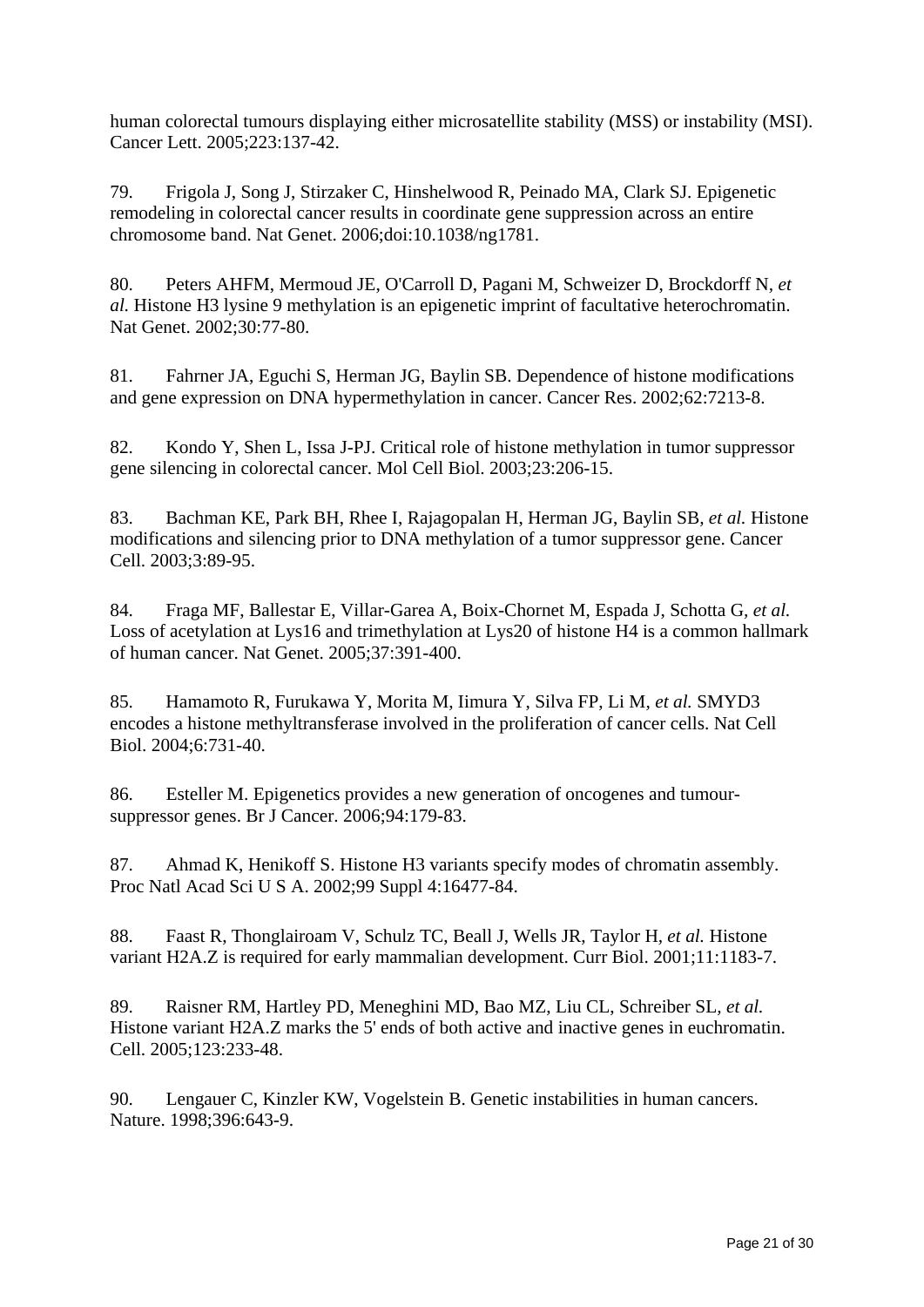91. Jass JR. Serrated adenoma of the colorectum and the DNA-methylator phenotype. Nat Clin Pract Oncol. 2005;2:398-405.

92. Sharrard RM, Royds JA, Rogers S, Shorthouse AJ. Patterns of methylation of the cmyc gene in human colorectal cancer progression. Br J Cancer. 1992;65:667-72.

93. Veigl ML, Kasturi L, Olechnowicz J, Ma AH, Lutterbaugh JD, Periyasamy S*, et al.* Biallelic inactivation of hMLH1 by epigenetic gene silencing, a novel mechanism causing human MSI cancers. Proc Natl Acad Sci U S A. 1998;95:8698-702.

94. Jass JR, Do KA, Simms LA, Iino H, Wynter C, Pillay SP*, et al.* Morphology of sporadic colorectal cancer with DNA replication errors. Gut. 1998;42:673-9.

95. Popat S, Hubner R, Houlston RS. Systematic review of microsatellite instability and colorectal cancer prognosis. J Clin Oncol. 2005;23:609-18.

96. Oliveira C, Pinto M, Duval A, Brennetot C, Domingo E, Espin E*, et al.* BRAF mutations characterize colon but not gastric cancer with mismatch repair deficiency. Oncogene. 2003;22:9192-6.

97. Wang L, Cunningham JM, Winters JL, Guenther JC, French AJ, Boardman LA*, et al.* BRAF mutations in colon cancer are not likely attributable to defective DNA mismatch repair. Cancer Res. 2003;63:5209-12.

98. Deng G, Bell I, Crawley S, Gum J, Terdiman JP, Allen BA*, et al.* BRAF mutation is frequently present in sporadic colorectal cancer with methylated hMLH1, but not in hereditary nonpolyposis colorectal cancer. Clin Cancer Res. 2004;10:191-5.

99. Kambara T, Simms LA, Whitehall VL, Spring KJ, Wynter CV, Walsh MD*, et al.* BRAF mutation is associated with DNA methylation in serrated polyps and cancers of the colorectum. Gut. 2004;53:1137-44.

100. Esteller M, Risques RA, Toyota M, Capella G, Moreno V, Peinado MA*, et al.* Promoter hypermethylation of the DNA repair gene O(6)-methylguanine-DNA methyltransferase is associated with the presence of G:C to A:T transition mutations in p53 in human colorectal tumorigenesis. Cancer Res. 2001;61:4689-92.

101. Toyota M, Ahuja N, Ohe-Toyota M, Herman JG, Baylin SB, Issa JP. CpG island methylator phenotype in colorectal cancer. Proc Natl Acad Sci U S A. 1999;96:8681-6.

102. Hawkins N, Norrie M, Cheong K, Mokany E, Ku SL, Meagher A*, et al.* CpG island methylation in sporadic colorectal cancers and its relationship to microsatellite instability. Gastroenterology. 2002;122:1376-87.

103. van Rijnsoever M, Grieu F, Elsaleh H, Joseph D, Iacopetta B. Characterisation of colorectal cancers showing hypermethylation at multiple CpG islands. Gut. 2002;51:797-802.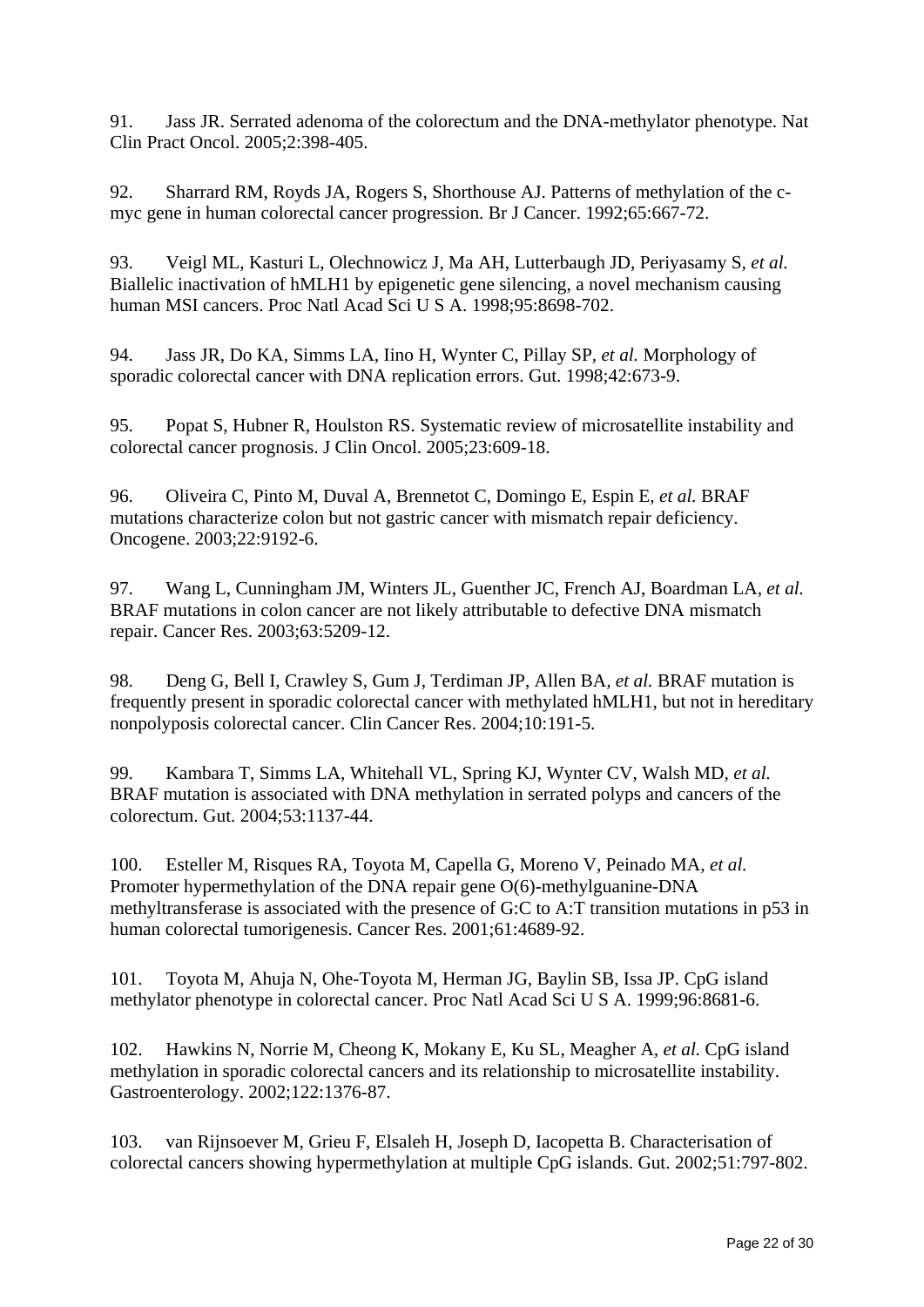104. Samowitz WS, Albertsen H, Herrick J, Levin TR, Sweeney C, Murtaugh MA*, et al.* Evaluation of a large, population-based sample supports a CpG island methylator phenotype in colon cancer. Gastroenterology. 2005;129:837-45.

105. Ward RL, Cheong K, Ku S-L, Meagher A, O'Connor T, Hawkins NJ. Adverse prognostic effect of methylation in colorectal cancer is reversed by microsatellite instability. J Clin Oncol. 2003;21:3729-36.

106. Yamashita K, Dai T, Dai Y, Yamamoto F, Perucho M. Genetics supersedes epigenetics in colon cancer phenotype. Cancer Cell. 2003;4:121-31.

107. Issa J-P. CpG island methylator phenotype in cancer. Nat Rev Cancer. 2004;4:988-93.

108. Frazier ML, Xi L, Zong J, Viscofsky N, Rashid A, Wu EF*, et al.* Association of the CpG island methylator phenotype with family history of cancer in patients with colorectal cancer. Cancer Res. 2003;63:4805-8.

109. Ward RL, Williams R, Law M, Hawkins NJ. The CpG island methylator phenotype is not associated with a personal or family history of cancer. Cancer Res. 2004;64:7618-21.

110. Petko Z, Ghiassi M, Shuber A, Gorham J, Smalley W, Washington MK*, et al.* Aberrantly methylated CDKN2A, MGMT, and MLH1 in colon polyps and in fecal DNA from patients with colorectal polyps. Clin Cancer Res. 2005;11:1203-9.

111. Nuovo GJ, Nakagawa H, Sotamaa K, Chapelle Adl. Hypermethylation of the MLH1 promoter with concomitant absence of transcript and protein occurs in small patches of crypt cells in unaffected mucosa from sporadic colorectal carcinoma. Diagn Mol Pathol. 2006;15:17-23

112. Kawakami K, Ruszkiewicz A, Bennett G, Moore J, Grieu F, Watanabe G*, et al.* DNA hypermethylation in the normal colonic mucosa of patients with colorectal cancer. Br J Cancer. 2006;94:593-8.

113. Vogelstein B, Fearon ER, Hamilton SR, Kern SE, Preisinger AC, Leppert M*, et al.* Genetic alterations during colorectal-tumor development. N Engl J Med. 1988;319:525-32.

114. Feinberg AP, Ohlsson R, Henikoff S. The epigenetic progenitor origin of human cancer. Nat Rev Genet. 2006;7:21-33.

115. Giovannucci E, Stampfer MJ, Colditz GA, Rimm EB, Trichopoulos D, Rosner BA*, et al.* Folate, methionine, and alcohol intake and risk of colorectal adenoma. J Natl Cancer Inst. 1993;85:875-84.

116. Kim Y-I. Folate, colorectal carcinogenesis, and DNA methylation: lessons from animal studies. Environ Mol Mutagen. 2004;44:10-25.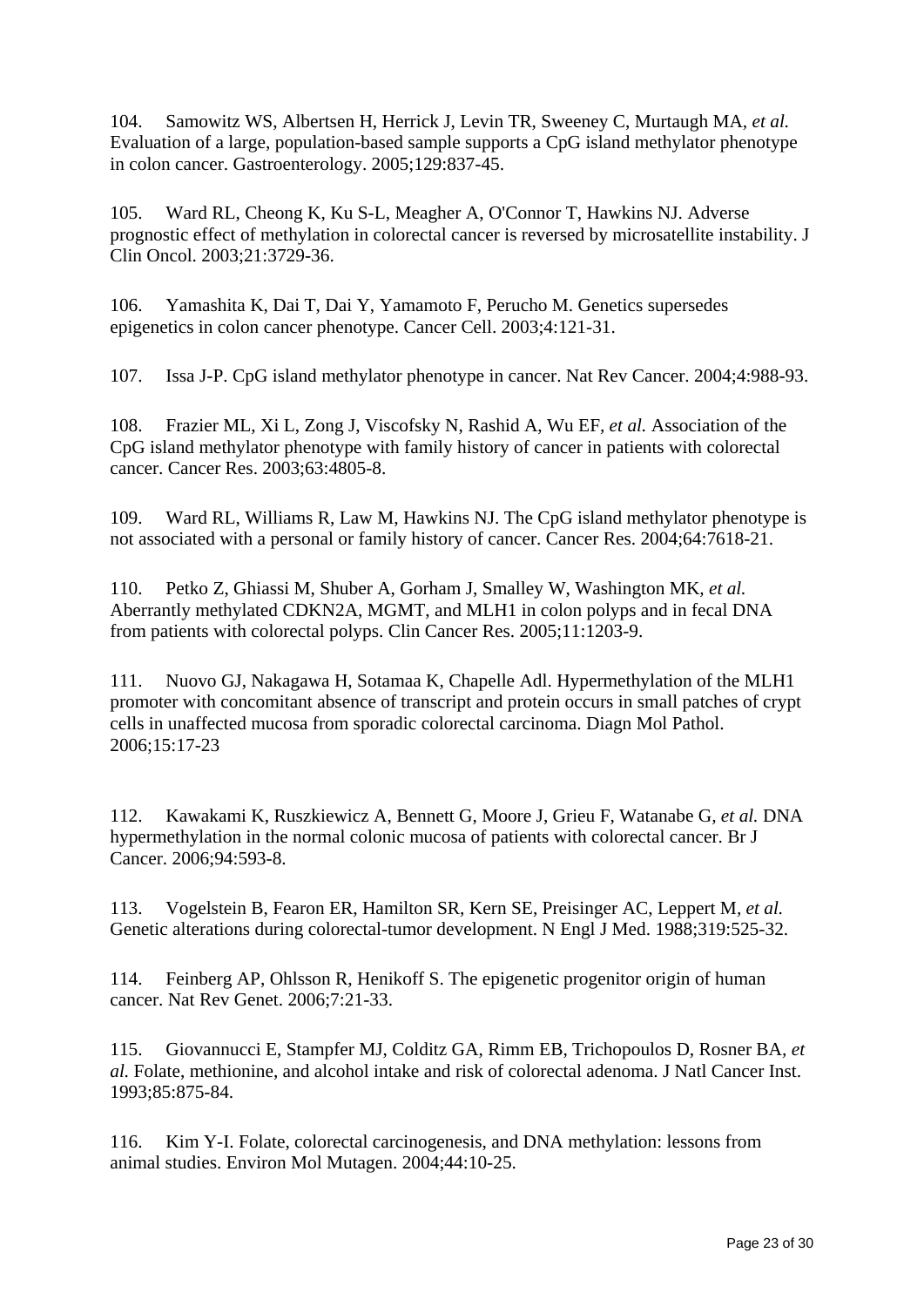117. Ulrich CM. Nutrigenetics in cancer research--folate metabolism and colorectal cancer. J Nutr. 2005;135:2698-702.

118. Pufulete M, Emery PW, Sanders TAB. Folate, DNA methylation and colo-rectal cancer. Proc Nutr Soc. 2003;62:437-45.

119. Song J, Medline A, Mason JB, Gallinger S, Kim YI. Effects of dietary folate on intestinal tumorigenesis in the apcMin mouse. Cancer Res. 2000;60:5434-40.

120. Giovannucci E, Rimm EB, Ascherio A, Stampfer MJ, Colditz GA, Willett WC. Alcohol, low-methionine--low-folate diets, and risk of colon cancer in men. J Natl Cancer Inst. 1995;87:265-73.

121. van Engeland M, Weijenberg MP, Roemen GMJM, Brink M, de Bruine AP, Goldbohm RA*, et al.* Effects of dietary folate and alcohol intake on promoter methylation in sporadic colorectal cancer: the Netherlands cohort study on diet and cancer. Cancer Res. 2003;63:3133-7.

122. Waterland RA, Jirtle RL. Transposable elements: Targets for early nutritional effects on epigenetic gene regulation. Mol Cell Biol. 2003;23:5293-300.

123. Ahuja N, Li Q, Mohan AL, Baylin SB, Issa JP. Aging and DNA methylation in colorectal mucosa and cancer. Cancer Res. 1998;58:5489-94.

124. Yuasa Y. DNA methylation in cancer and ageing. Mech Ageing Dev. 2002;123:1649- 54.

125. Feinberg AP. The epigenetics of cancer etiology. Semin Cancer Biol. 2004;14:427-32.

126. Cui H, Cruz-Correa M, Giardiello FM, Hutcheon DF, Kafonek DR, Brandenburg S*, et al.* Loss of IGF2 imprinting: a potential marker of colorectal cancer risk. Science. 2003;299:1753-5.

127. Suter CM, Martin DIK, Ward RL. Germline epimutation of MLH1 in individuals with multiple cancers. Nat Genet. 2004;36:497-501.

128. Hitchins M, Williams R, Cheong K, Halani N, Lin VAP, Packham D*, et al.* MLH1 germline epimutations as a factor in hereditary nonpolyposis colorectal cancer. Gastroenterology. 2005;129:1392-9.

129. Gazzoli I, Loda M, Garber J, Syngal S, Kolodner RD. A hereditary nonpolyposis colorectal carcinoma case associated with hypermethylation of the MLH1 gene in normal tissue and loss of heterozygosity of the unmethylated allele in the resulting microsatellite instability-high tumor. Cancer Res. 2002;62:3925-8.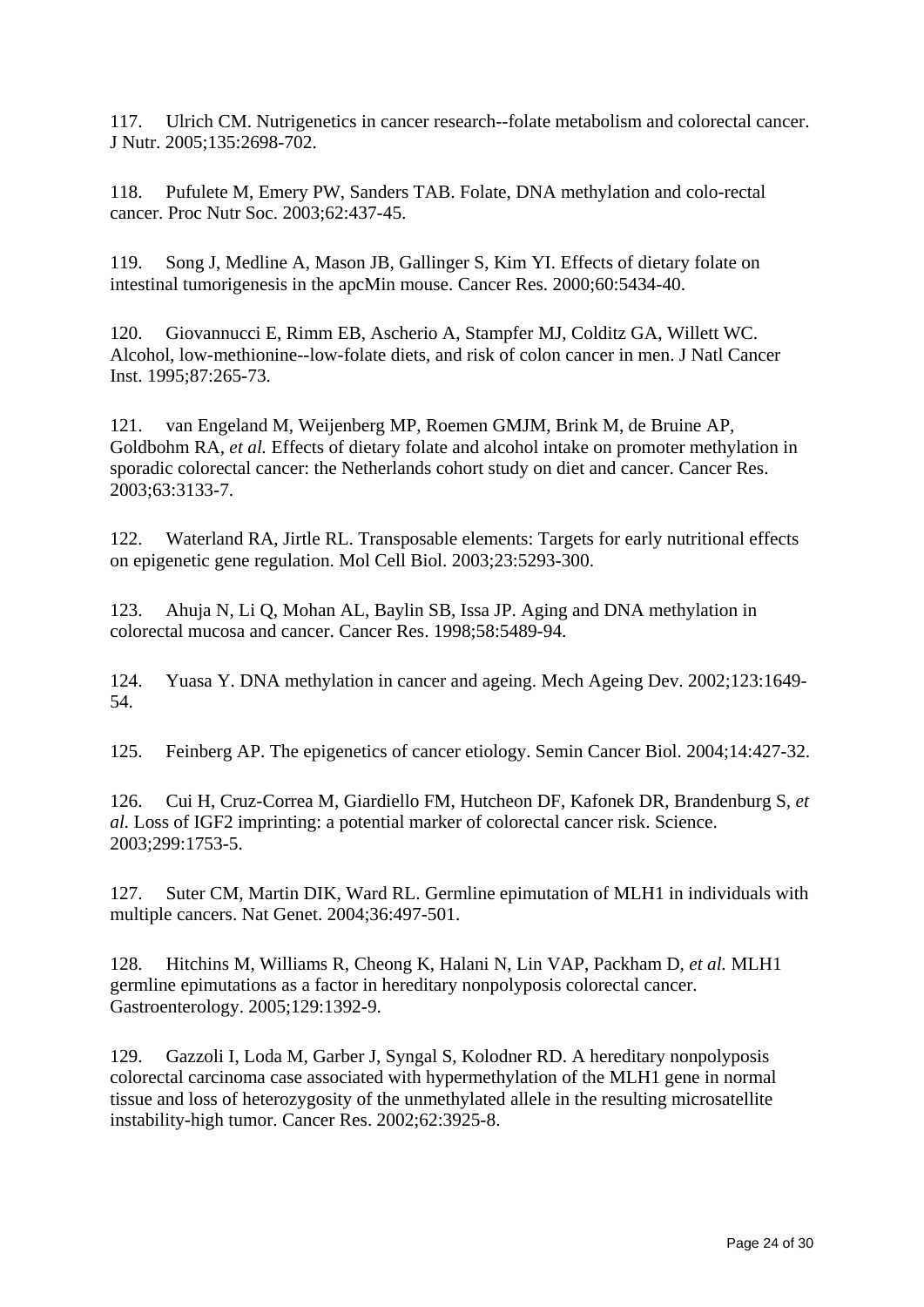130. Miyakura Y, Sugano K, Akasu T, Yoshida T, Maekawa M, Saitoh S*, et al.* Extensive but hemiallelic methylation of the hMLH1 promoter region in early-onset sporadic colon cancers with microsatellite instability. Clin Gastroenterol Hepatol. 2004;2:147-56.

131. Hitchins M, Suter C, Wong J, Cheong K, Hawkins N, Leggett B*, et al.* Germline epimutations of APC are not associated with inherited colorectal polyposis. Gut. 2006;55:586-7.

132. Watanabe T, Wu TT, Catalano PJ, Ueki T, Satriano R, Haller DG*, et al.* Molecular predictors of survival after adjuvant chemotherapy for colon cancer. N Engl J Med. 2001;344:1196-206.

133. Carethers JM, Smith EJ, Behling CA, Nguyen L, Tajima A, Doctolero RT*, et al.* Use of 5-fluorouracil and survival in patients with microsatellite-unstable colorectal cancer.[see comment]. Gastroenterology. 2004;126:394-401.

134. Benatti P, Gafa R, Barana D, Marino M, Scarselli A, Pedroni M*, et al.* Microsatellite instability and colorectal cancer prognosis. Clin Cancer Res. 2005;11:8332-40.

135. Ribic CM, Sargent DJ, Moore MJ, Thibodeau SN, French AJ, Goldberg RM*, et al.* Tumor Microsatellite-Instability Status as a Predictor of Benefit from Fluorouracil-Based Adjuvant Chemotherapy for Colon Cancer. N Engl J Med. 2003;349:247-57.

136. Van Rijnsoever M, Elsaleh H, Joseph D, McCaul K, Iacopetta B. CpG island methylator phenotype is an independent predictor of survival benefit from 5-fluorouracil in stage III colorectal cancer. Clin Cancer Res. 2003;9:2898-903.

137. Glasspool RM, Teodoridis JM, Brown R. Epigenetics as a mechanism driving polygenic clinical drug resistance. Br J Cancer. 2006;94:1087-92.

138. McGarvey KM, Fahrner JA, Greene E, Martens J, Jenuwein T, Baylin SB. Silenced tumor suppressor genes reactivated by DNA demethylation do not return to a fully euchromatic chromatin state. Cancer Res. 2006;66:3541-9.

139. Constantinides PG, Jones PA, Gevers W. Functional striated muscle cells from nonmyoblast precursors following 5-azacytidine treatment. Nature. 1977;267:364-6.

140. Lyko F, Brown R. DNA methyltransferase inhibitors and the development of epigenetic cancer therapies. J Natl Cancer Inst. 2005;97:1498-506.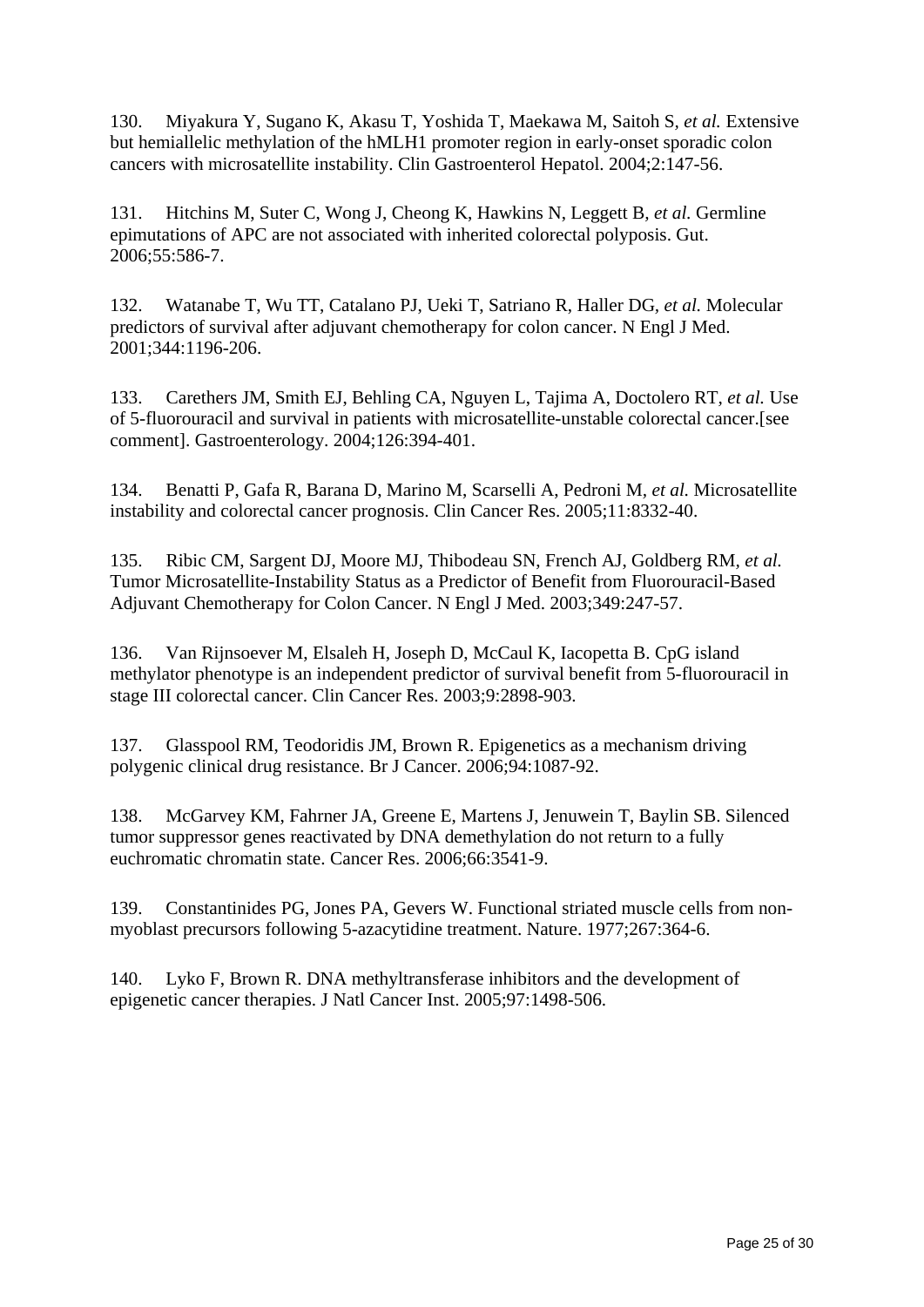#### **LEGENDS FOR FIGURES**

Figure 1: Schematic of the interrelated cellular processes that constitute the epigenetic code. RNA modification includes the roles of RNA interference and microRNA in altering gene expression.

**Figure 2:** A model of epigenetic modifications and their effect on transcription.

The nucleosome is assembled from DNA and histones, and chemical modification of histone tails induces conformational changes that can cause either activation or repression of transcription. Repressive modifications include H3K9, H3K27 and H4K20 methylation, in association with DNA methylation. Changes such as acetylation at H3K9 (shown) are associated with open chromatin formation (euchromatin).

**Figure 3:** Methylation of cytosine residues and its consequences.

*De novo* methyltransferase (DNMT) catalyses the methylation at position 5 of cytosine, using S-adenosylmethionine (SAM) as the methyl donor. Spontaneous deamination of 5 methylcytosine results in its conversion to thymine, an event which is in itself mutagenic, and which has caused progressive depletion of cytosine bases from the eukaryotic genome throughout evolution.

**Figure 4:** Organisation and consequences of CpG methylation in normal and cancer cells.

The upper panel shows a normal cell, in which a cluster of C-G dinucleotides (CpG island) remains unmethylated (pale pins), while scattered cytosines elsewhere are methylated (red pins). In the absence of methylation of this CpG island, DNA in the promoter region remains accessible to transcription factors, and the gene is expressed. In the lower panel, a cancer cell shows characteristic CpG island methylation, with concomitant compact chromatin structure in the promoter region, causing silencing of gene expression.

**Figure 5:** Proposed pathways for colorectal tumorigenesis and their relationship to the CpG island methylator phenotype (CIMP).

A working model of the dichotomy between chromosomal instability and microsatellite instability pathways in colorectal carcinogenesis, and the common morphological and genetic changes that accompany each subtype. A subgroup of tumours is shown in the centre of the figure that are characterised by CpG island methylation (CIMP +ve) and microsatellite stability (MSS). It is not clear whether these tumours arise from either or both of the main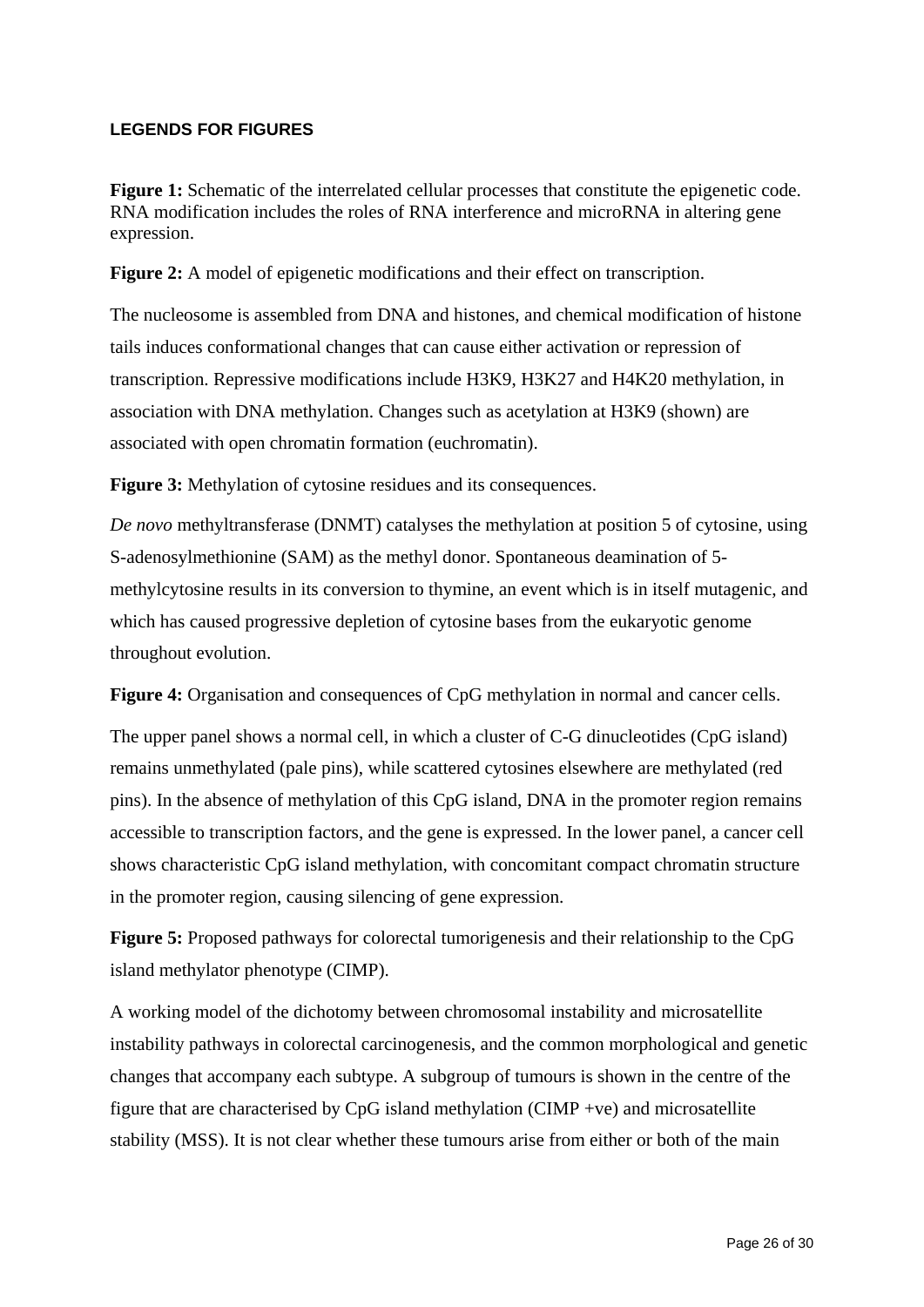pathways, or whether they develop separately. MSI - microsatellite instability; Serrated polyp - hyperplastic polyp or serrated adenoma.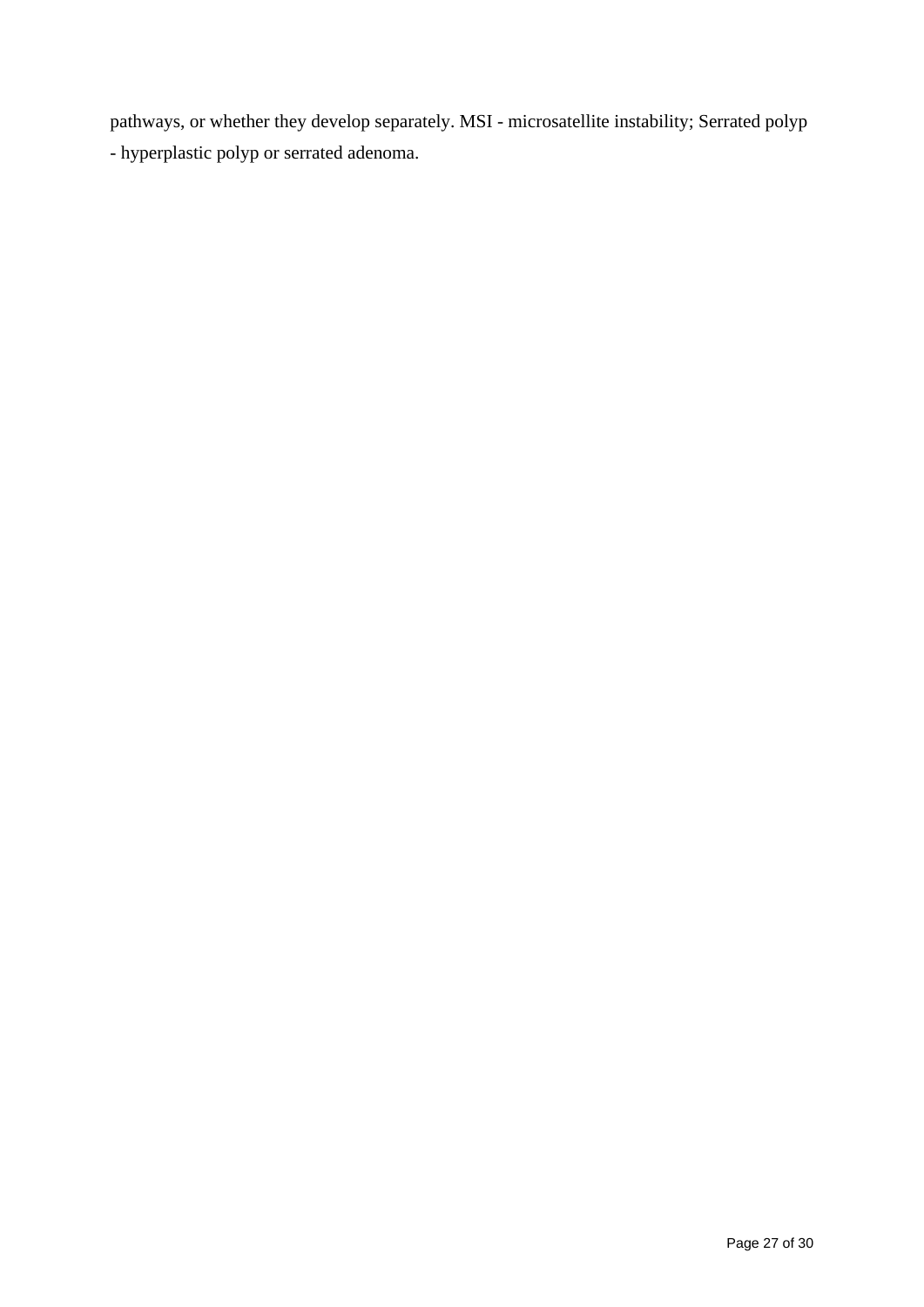# Figure 1

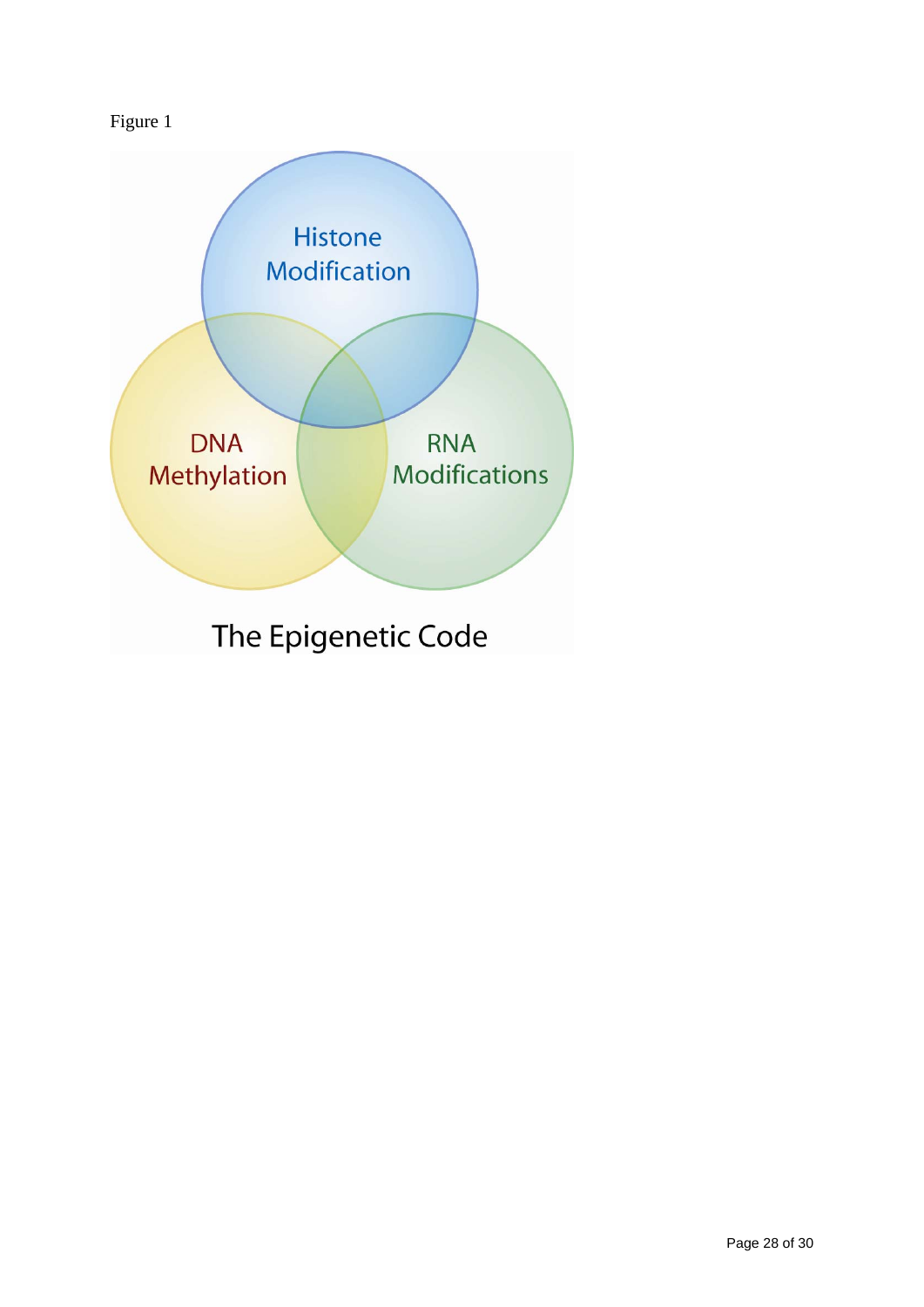## Figure 2



## Figure 3